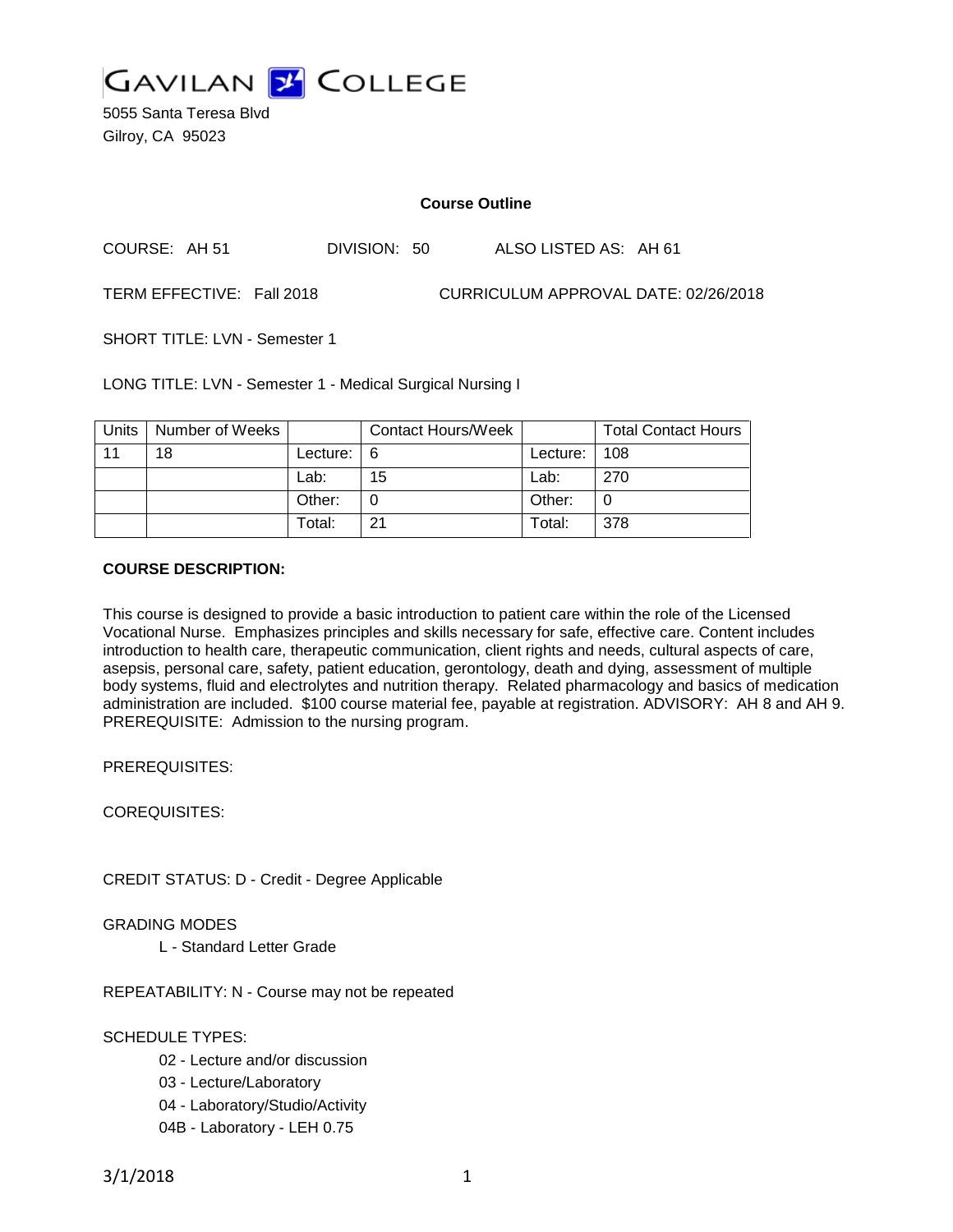# **STUDENT LEARNING OUTCOMES:**

1. Students will use learned theoretical concepts to critically think in patient care situations and will recognize and respond safely, effectively and appropriately to patient care needs and problems.

Measure of assessment: Skills testing. Clinical evaluations of performance in hospital clinicals. Theory exams. Clinical calculation exams. NCLEX-PN exam post completion of LVN program.

Year assessed, or planned year of assessment: 2018

Semester: Fall

2. Students will communicate effectively with people of all ages, cultures and ethnicities. Students will demonstrate awareness of the students' own values and opinions, as well as awareness and respect of the opinions and values of others. Communication includes listening, speaking, reading, and writing analytically and respectfully.

Measure of assessment: Clinical evaluations. Skills testing. Participation in classroom discussions regarding ethical dilemmas.

Year assessed, or planned year of assessment: 2018

Semester: Fall

This SLO addresses cultural diversity: true

3. Students will consistently demonstrate honest and ethical behavior in the classroom and in their clinical practice. Students will practice within the scope of practice expected of a Licensed Vocational Nurse (LVN).

Measure of assessment: Adherence to the guidelines stated in the Gavilan College Nursing Student Handbook. Clinical evaluations. Skills testing. Turnitin.com.

Year assessed, or planned year of assessment: 2018

Semester: Fall

4. Students will develop lifestyle choices that promote self-reliance towards physical, mental and social health. Students will develop skills to enhance job readiness and career goal identification which will promote lifelong learning and personal well-being.

Measure of assessment: Classroom discussions. Clinical evaluations. Skills testing. Clinical worksheets.

Year assessed, or planned year of assessment: 2018

Semester: Fall

CULTURAL DIVERSITY:

Students will communicate effectively with people of all ages, cultures and ethnicities. Students will demonstrate awareness of the students' own values and opinions, as well as awareness and respect of the opinions and values of others. Communication includes listening, speaking, reading, and writing analytically and respectfully.

#### **CONTENT, STUDENT PERFORMANCE OBJECTIVES, OUT-OF-CLASS ASSIGNMENTS**

Curriculum Approval Date: 02/26/2018

#### **LECTURE CONTENT:**

Week 1 Introduction to Course Introduction of faculty & classmates Policies/Grading/Absences Clinical Rotations Directions to clinical sites Computer Lab Policies Review of math requirements Current trends in health care Standards of Practice Evidence Based Practice (EBP) Student Handbook Learning Management System – Canvas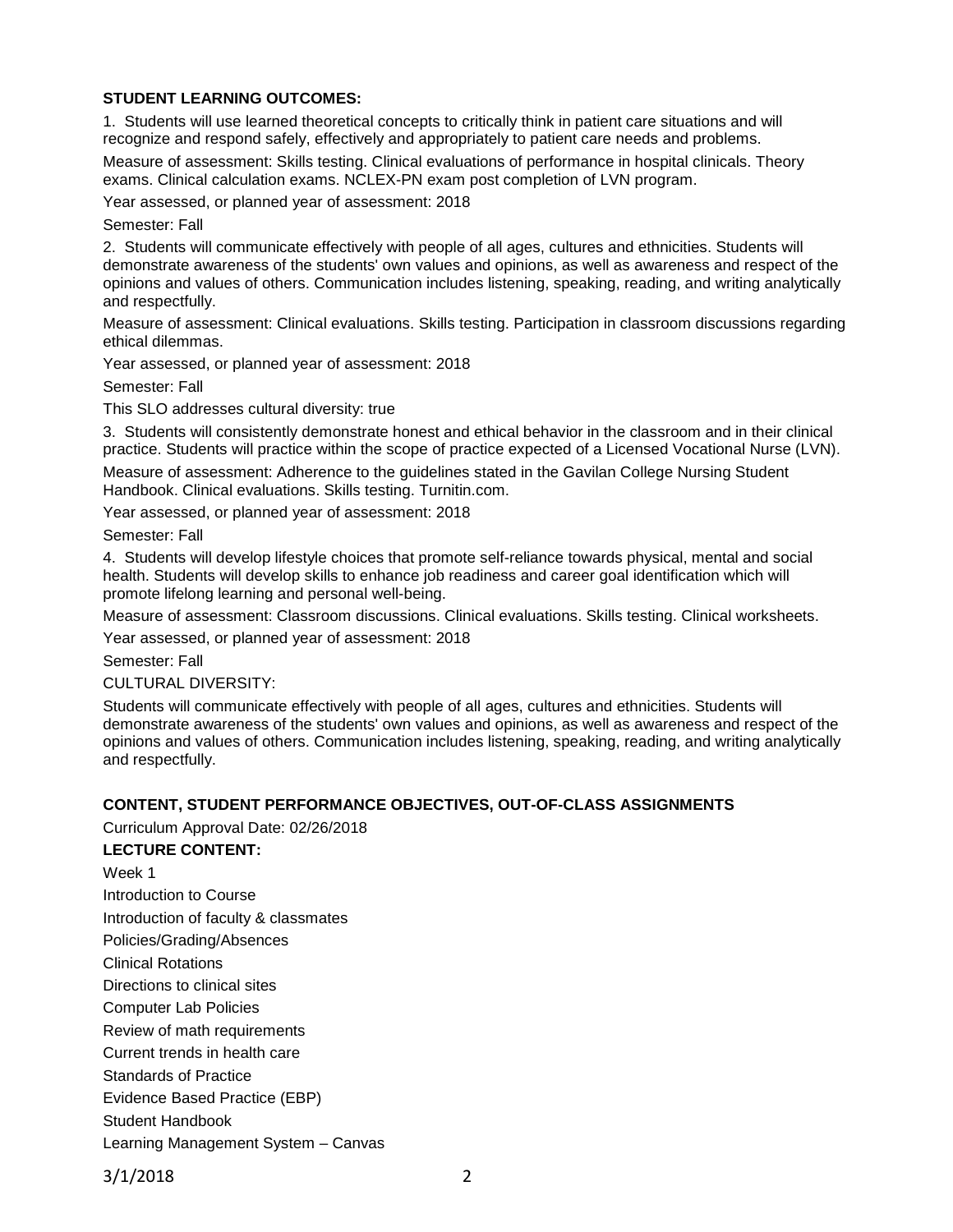Nursing supply tote bags ATI NCLEX Preparation – Testing & Remediation Testing & Remediation Philosophy and Conceptual Framework of Gavilan College Nursing Program "Clients versus Patients" Role of the Professional Licensed Nurse Nursing Process [ADPIE] o Assessment o Nursing Diagnosis o Planning o Implementation o Evaluation Stress Management Coping

Relaxation

#### **Objectives**

The student is able to verbalize the requirements for the course, including: Attendance requirements, Clinical requirements, Grading, Homework, Nursing Student Handbook & Policies.

• The student is able to access and navigate the Canvas Learning Management System and open each week's lesson plans.

- The student is able to verbally identify the contents in the nursing tote supply bag.
- Verbalize three aspects of Orem's self-care deficit theory.

• Explain 4 differences in the role and responsibilities of the Licensed Nurse and the Certified Nursing Assistant.

- Describe the steps of Evidence Based Practice.
- List and describe the 5 steps in the nursing process.
- Differentiate between subjective and objective data.
- Describe how to evaluate nursing interventions selected for a patient.
- List 4 strategies for reducing stress.
- Describe 3 key symptoms of stress.
- Describe the characteristics of post-traumatic stress disorder.
- Discuss the importance of managing stress when making clinical decisions.

#### Week 2

# **Content**

# ID Badges/Fit Testing

- HIPPAA
- Nursing skills review
- **Medical Asepsis**
- Universal Precautions
- **Infection Control**
- **Standard Precautions**
- Isolation Techniques
- Donning PPE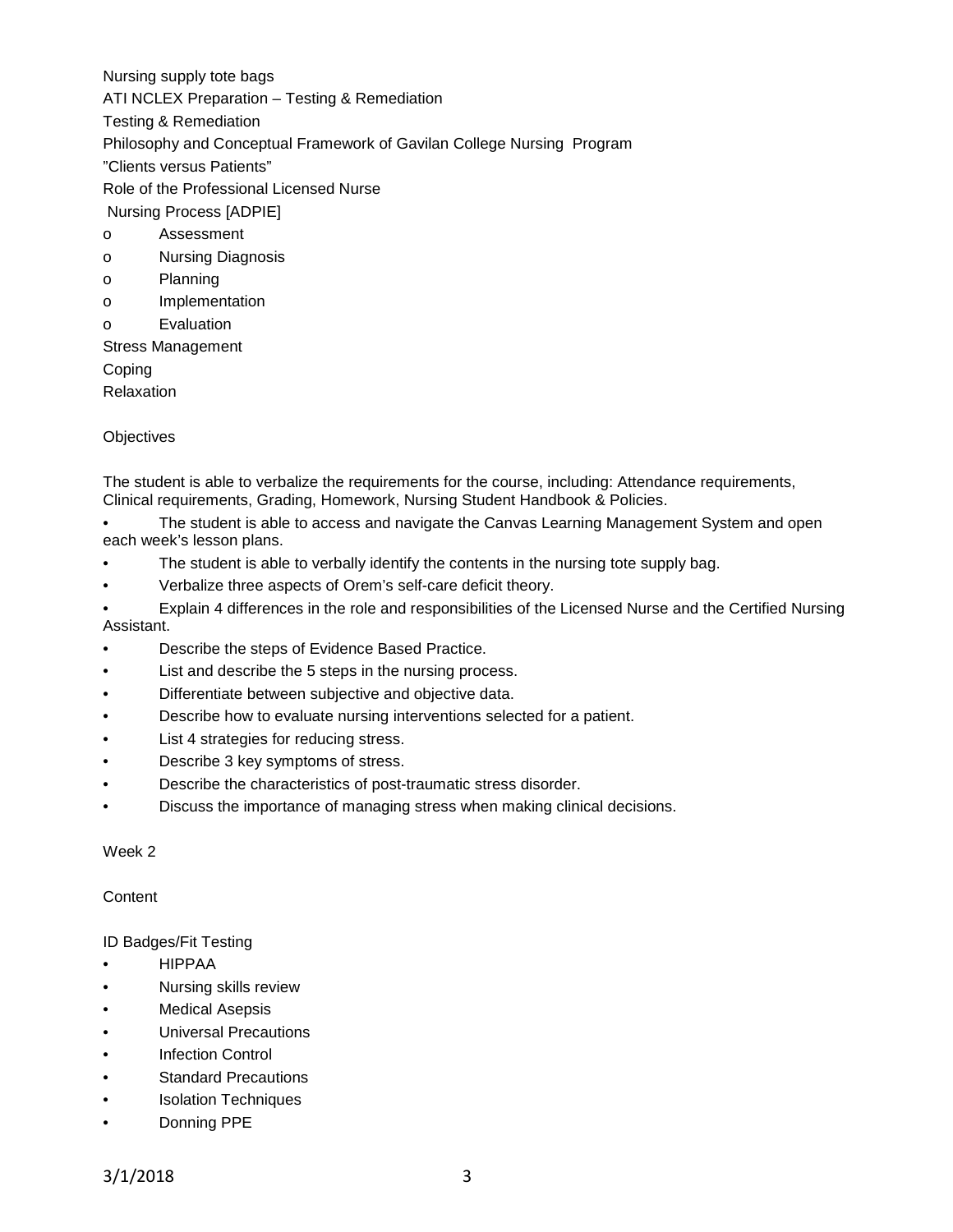- Vital Signs –TPR-B/P
- Pulse Oximetry, pain
- Doppler
- Intake & Output
- Safety/Fall Precautions
- Lifting & Moving
- **Body Mechanics**
- Transfer /Ambulation Restraints
- Hygiene
- Seizure Precautions
- Specimen Collection
- Legal-Ethical Issues
- Negligence & Malpractice
- HIPAA
- Honest & Ethical Behavior
- Fingerstick Glucose
- Uniform & equipment check

Health History

•Principles of Assessment

- Inspection
- **Palpation**
- **Percussion**
- **Auscultation**
- **Olfaction**

•Shift Assessment

•General Survey

- Head-to-Toe
- Systems
- Focused: Chief Complaint/
- Diagnosis related assessment

# **Objectives**

- $\Box$  Define medical asepsis.
- Compare and contrast universal precautions versus standard precautions.

 $\Box$  Verbalize normal values for temperature, pulse, respirations, blood pressure and pulse oximetry readings.

- $\Box$  List the equipment needed to obtain a pulse utilizing a Doppler.
- $\Box$  Able to list three types of fluids that can be measured as intake.
- $\Box$  Able to list the type of body fluids that can be measured as output.
- $\Box$  List 4 safety precautions used to prevent falls.
- $\Box$  Define body mechanics and its role in lifting, moving and transferring patients safely.
- $\Box$  List the order of washing body when giving a bed bath.
- $\Box$  List the steps taken to protect a patient while having a seizure.
- $\Box$  List the equipment required to collect a urine, sputum, and stool specimen.
- $\Box$  List the steps in collecting conducting a fingerstick glucose reading.
- Describe five traits of honest and ethical behavior.
- Define negligence and malpractice.

3/1/2018 4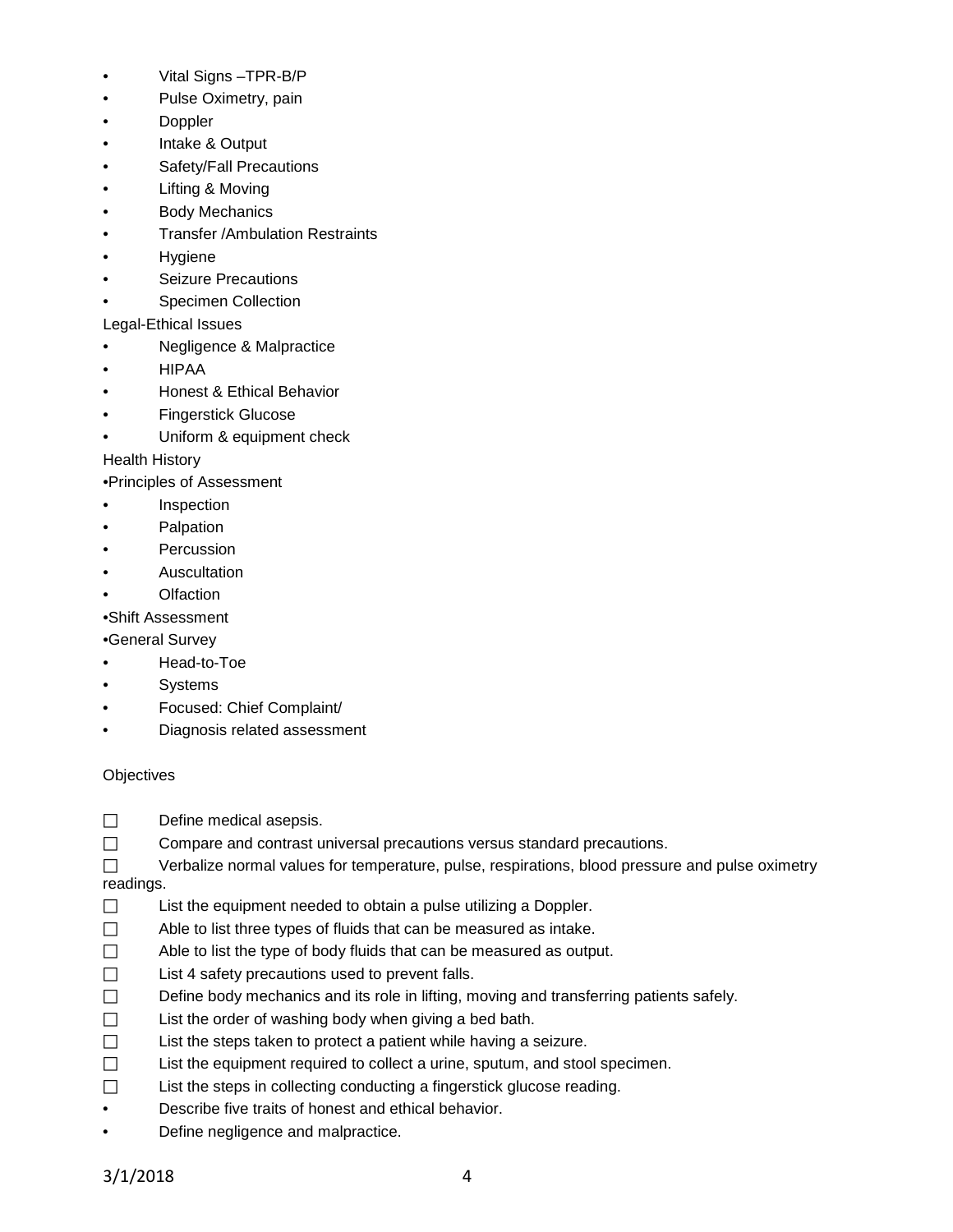- List 6 ways a HIPAA violation could occur.
- Give 3 examples of a legal-ethical issue.
- Describe the techniques used with each physical assessment skill.
- Identify the data needed to be collected from the nursing history before an examination.
- Discuss normal physical findings for patients across the life span.

#### Week 3

**Content** 

# Breasts

Lung & Respiratory Assessment Head / Neck / Face / Eyes & Ears Cardiac & Vascular Assessment Musculoskeletal system Circulation, Motor, Sensory & Temperature (CMST) Use of Doppler Assessment of skin Braden scale

# **Objectives**

- Identify data to be collected in the nursing assessment of the patient with a respiratory disorder.
- Identify age-related changes that occur in the respiratory system.
- Describe diagnostic tests or procedures used for respiratory disorders.
- Identify examples of chronic inflammatory, obstructive, and restrictive pulmonary diseases.
- Identify examples of chronic inflammatory, obstructive, and restrictive pulmonary diseases.

• Explain the pathophysiology, risk factors, signs and symptoms, complications, and treatment for selected cardiac disorders.

• Describe the pathophysiology, signs and symptoms, complications, and medical or surgical treatments for selected vascular disorders.

• Describe the pathophysiology, signs and symptoms, diagnosis, and treatment of selected eye conditions.

• Explain the nursing care for patients receiving common therapeutic measures for disorders of the ear, hearing, or balance.

• Discuss measures to manage the effects of immobility on respiratory status, nutrition, and elimination.

• Discuss the major complications of fractures, their signs and symptoms, and their management.

• Identify appropriate nursing interventions during the preoperative and postoperative phases of orthopedic care.

- Identify appropriate nursing interventions
- Identify the risk factors for pressure ulcers.
- Describe the stages of pressure ulcers.

Week 4

**Content** 

3/1/2018 5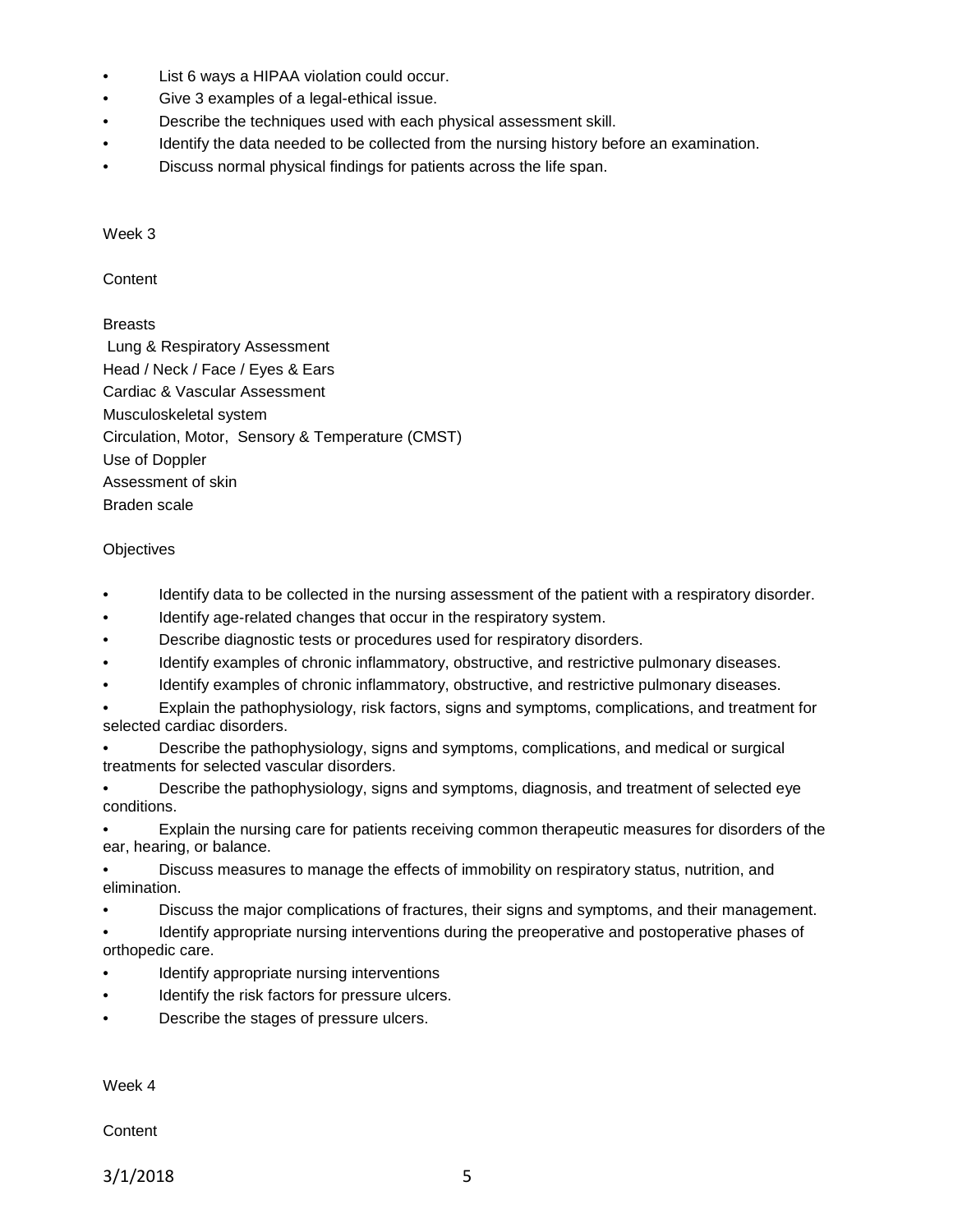- Neurological system
- **Mental Status**
- Glasgow Coma Scale
- Gastrointestinal System
- Abdomen, genitals & rectum
- Gerontological nursing
- Loss/Death/Dying/Grief/Postmortem Care

# **Objectives**

- List the 3 items evaluated in the Glasgow Coma scale.
- List the signs and symptoms, complications, and medical or surgical treatment for patients with 3 types of neurologic disorders.
- Identify common neurologic changes in the older person and the implication of these for nursing care.
- Describe biologic and psychosocial factors associated with aging.
- Discuss the risk factors for cerebrovascular accident (CVA).
- Identify the two major types of CVA.
- List the data to be included in the nursing assessment of the patient with a spinal cord injury.
- Describe the pathophysiology, signs and symptoms, complications, and medical treatment of selected digestive disorders.
- Identify the nursing responsibilities in the care of patients undergoing diagnostic tests and procedures for disorders of the digestive tract.
- List the signs and symptoms, complications, medical diagnosis, and medical treatment of diseases of the male and female genitalia.
- Describe responses of patients and their families to terminal illness and death.
- Identify data required in assessing the terminally ill or dying patient.
- Define non-parenteral and nonparenteral medications.
- List the 7 rights of medication administration.
- List 5 types of oral medications.

# Week 5

# **Content**

Introduction to pharmacology

▪Application of nursing process

to drug therapy

- ▪Legal implications to drug therapy
- ▪Principles of drug action
- **Documentation**

Reporting the status and the change of condition of a patient

# **Objectives**

- Identify sources of drug information available for health care providers.
- Differentiate among the chemical, generic, and brand names of drugs
- Differentiate among the chemical, generic, and brand names of drugs

• Compare and contrast the following terms that are used in relationship to medications: desired action, side effects, adverse effects, allergic reactions, and idiosyncratic reactions.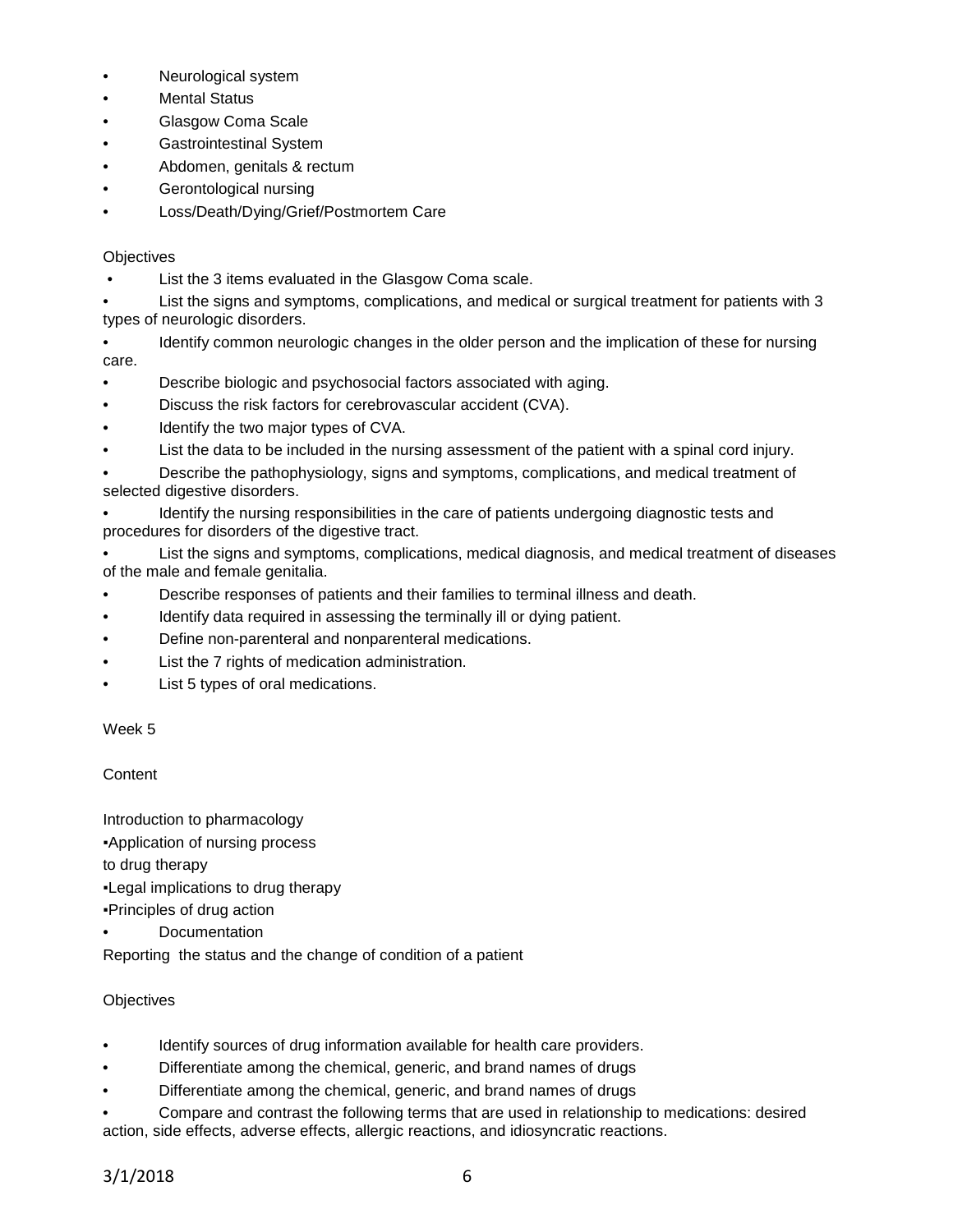- Discuss the effects of age on drug absorption, distribution, metabolism, and excretion.
- Discuss how the nursing process applies to pharmacology.
- Identify common drug administration routes.
- Identify the meaning and significance of the term half-life when it is used in relation to drug therapy.
- Describe the process of how a drug gets metabolized in the body.
- Identify purposes of a health care record.
- Discuss legal guidelines for documentation.
- Identify ways to maintain confidentiality of electronic and written records.
- Describe five quality guidelines for documentation.
- Discuss the relationship between documentation and financial reimbursement for health care.
- Describe the different methods used in record keeping.
- Discuss the advantages of standardized documentation forms.
- Identify ways to reduce data entry errors.
- Identify ways to apply critical thinking to the communication process
- Discuss the importance of consensus standards for public reporting of patient safety events.
- Verbalize the components of a SBAR handoff report to another nurse assuming care.

#### Week 6

#### **Content**

- Systems of Measurement
- o Household
- o Apothecary
- o Metric
- Nurse-Patient and Nurse-Client Relationship
- **Boundaries**
- Therapeutic communication
- Cultural differences

# **Objectives**

• Convert between metric, apothecary and household measurements

• Calculate metric equivalent values of weight and volume in micrograms, milligrams, grams,

kilograms, milliliters, and liters.

- Compare the meaning of the terms patient and client.
- Describe the guidelines for nurse-patient relationships.
- Describe three basic components of communication.
- Describe cultural concepts related to nursing and health care.
- Identify traditional health habits and beliefs of major ethnic groups in the United States.
- Discuss cultural considerations in providing culturally sensitive nursing care.

• Discuss ways in which the planning and implementation of nursing interventions can be adapted to a patient's ethnicity.

Week 7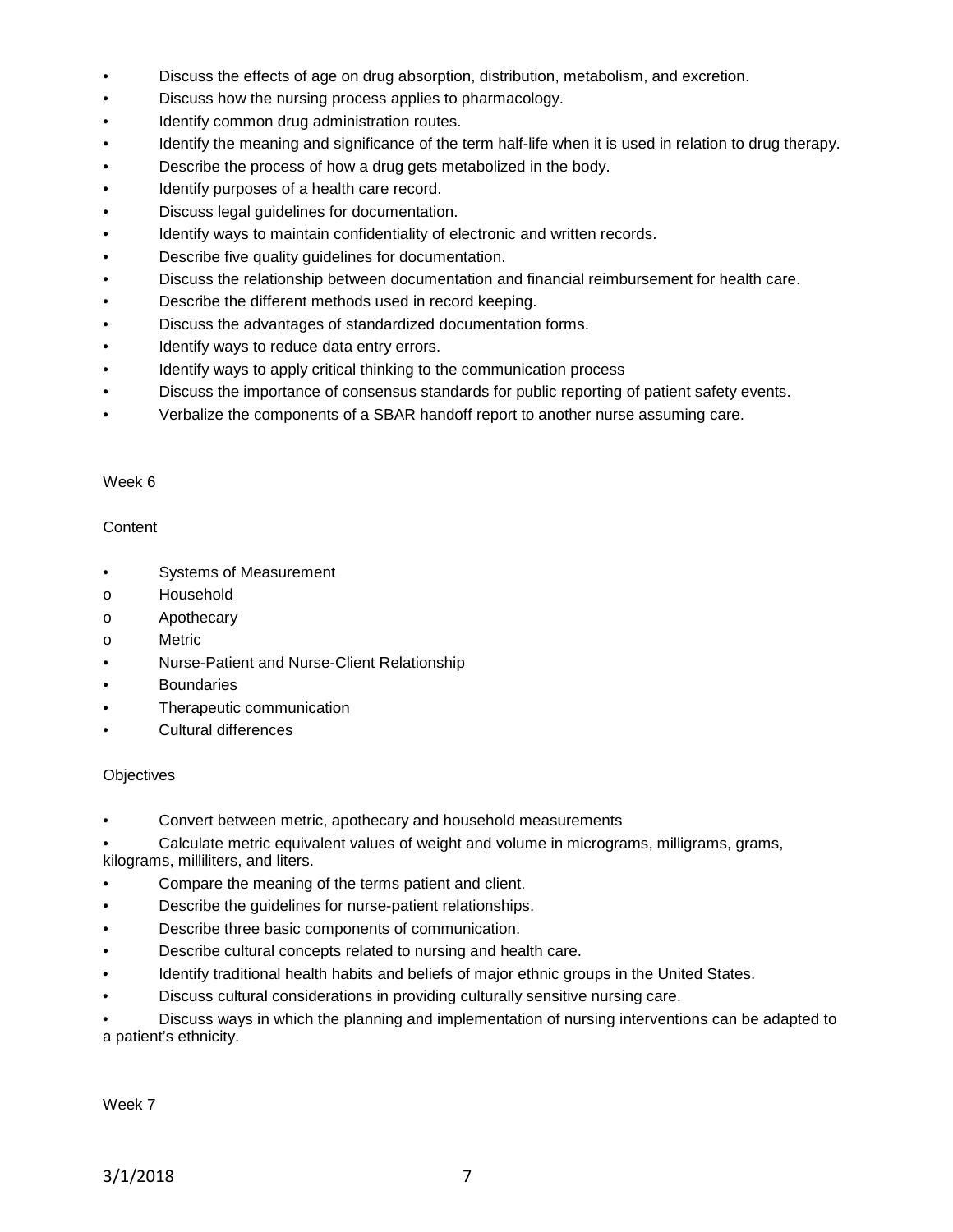# **Content**

- Non-parenteral medications.
- Calculation dosages using different methods: dimensional analysis, ratio & proportions, formula method.
- Conversion between Systems
- **Military Time**

Theory Midterm #1

# **Objectives**

- State the metric and household approximate equivalents.
- Convert a unit of measure to its equivalent within the same system.
- Convert a unit from one system of measurement to its equivalent in another system of measurement.
- Solve problems using ratio and proportion method, dimensional analysis, and formula method.
- Identify acceptable abbreviations that can be used for medications.
- Identify abbreviations that can lead to medication errors.
- Interpret time using the 24-hour clock.
- Calculate solid and liquid medication doses.
- Calculate dosages for liquid medications to the nearest tenth of a milliliter.
- Calculate and evaluate safe dose ranges (SDRs) for medication doses.
- Identify the 7 rights of medication administration.
- Calculate solid and liquid oral medication doses.
- Calculate dosages for liquid medications to the nearest tenth of a milliliter.

Calculate and evaluate safe dose ranges (SDRs) for medication doses.

# Week 8

# **Content**

▪Continue non-parenteral medications Pharmacology Exam #1

# **Objectives**

Calculate solid and liquid medication doses.

- Calculate dosages for liquid medications to the nearest tenth of a milliliter.
- Calculate and evaluate safe dose ranges (SDRs) for medication doses.
- Identify the 7 rights of medication administration.
- Calculate solid and liquid oral medication doses.
- Calculate dosages for liquid medications to the nearest tenth of a milliliter.

Calculate and evaluate safe dose ranges (SDRs) for medication doses.

Week 9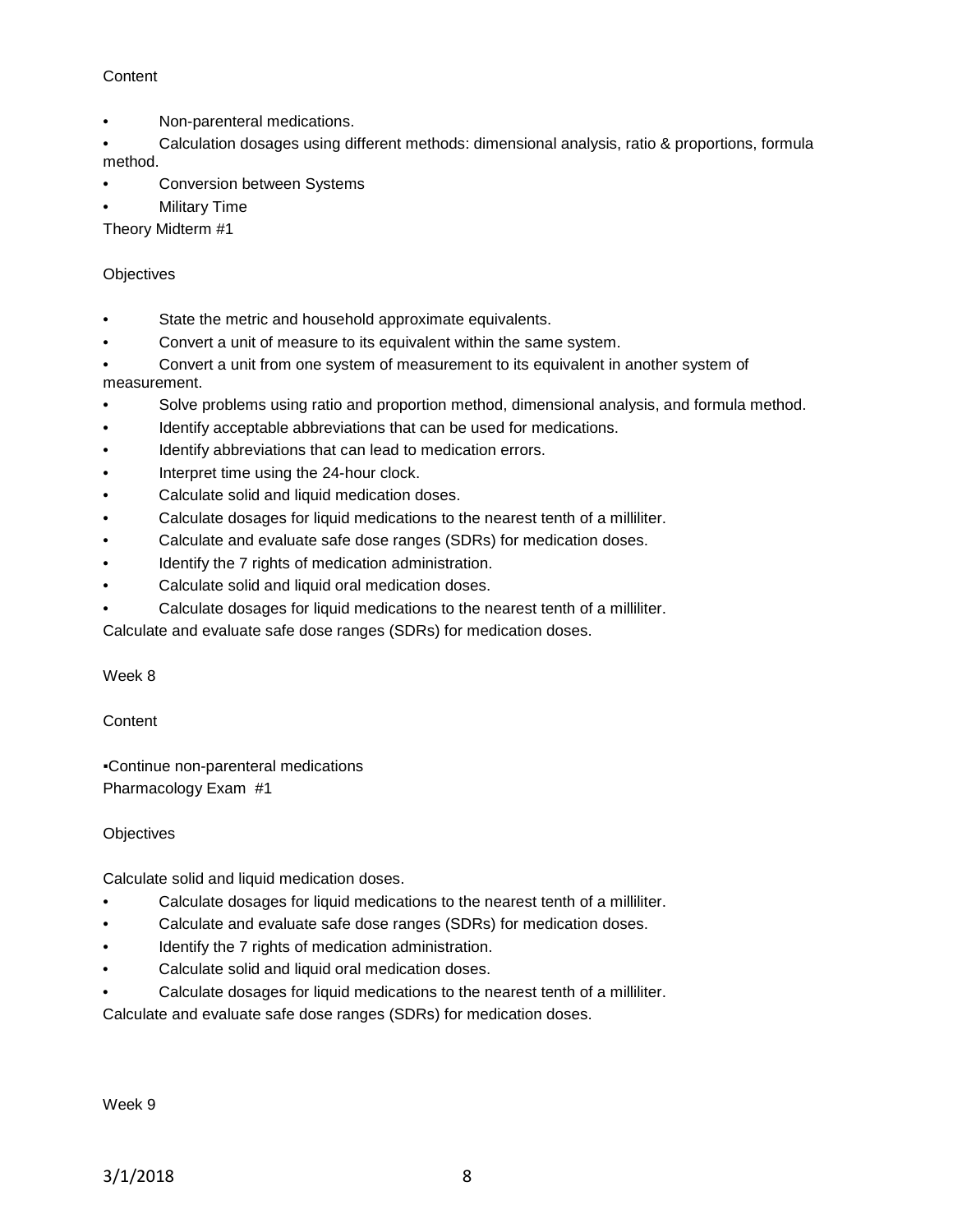# **Content**

- •Principles of parenteral drug Admin
- •Calculation of parenteral dosages
- •Reconstitution of powdered drugs
- ▪Insulin syringes
- •Diabetes care & management
- Insulin / Oral hypoglycemics

▪Insulin syringes & administration

# **Objectives**

- Calculate and prepare intradermal, subcutaneous, and intramuscular doses.
- Calculate and combine doses for two medications to be mixed in one syringe.
- Identify safety hazards of injectable medications.
- Contrast the various insulin products by onset of action.
- Calculate and titrate subcutaneous and IV insulin dosages based on blood glucose levels.
- Evaluate blood glucose levels for prescribed insulin administration.
- Select the appropriate syringe and measure syringe doses for subcutaneous insulin administration.
- Identify the most common adverse effects of insulin therapy.
- List tests and treatment options for patients receiving medications for type 1 and type 2 diabetes.
- Identify risks of look-alike generic oral antidiabetic medications.

# Week 10

# **Content**

- Calculation of IV Flow Rates
- (drops/min, mL/hour, finish time
- IV credits, recalculating IV flow rates & IV volumes infused)
- •Fluid & Electrolyte Replacement
- •Assessment of the IV Site
- •Maintenance of IV fluids

# **Objectives**

- Interpret basic intravenous (IV) solution orders for peripheral infusion.
- Identify average flow rates for adults who are NPO and the general rationale for variations.
- Estimate, calculate, and verify flow rates for IV solutions with gravity and electronic devices.
- List 3 signs of IV site complications.
- Estimate and calculate the duration of flow for IV solutions in hours and minutes
- Identify patient safety assessments related to IV solution therapy.
- Identify contents of commonly ordered IV fluids.

Week 11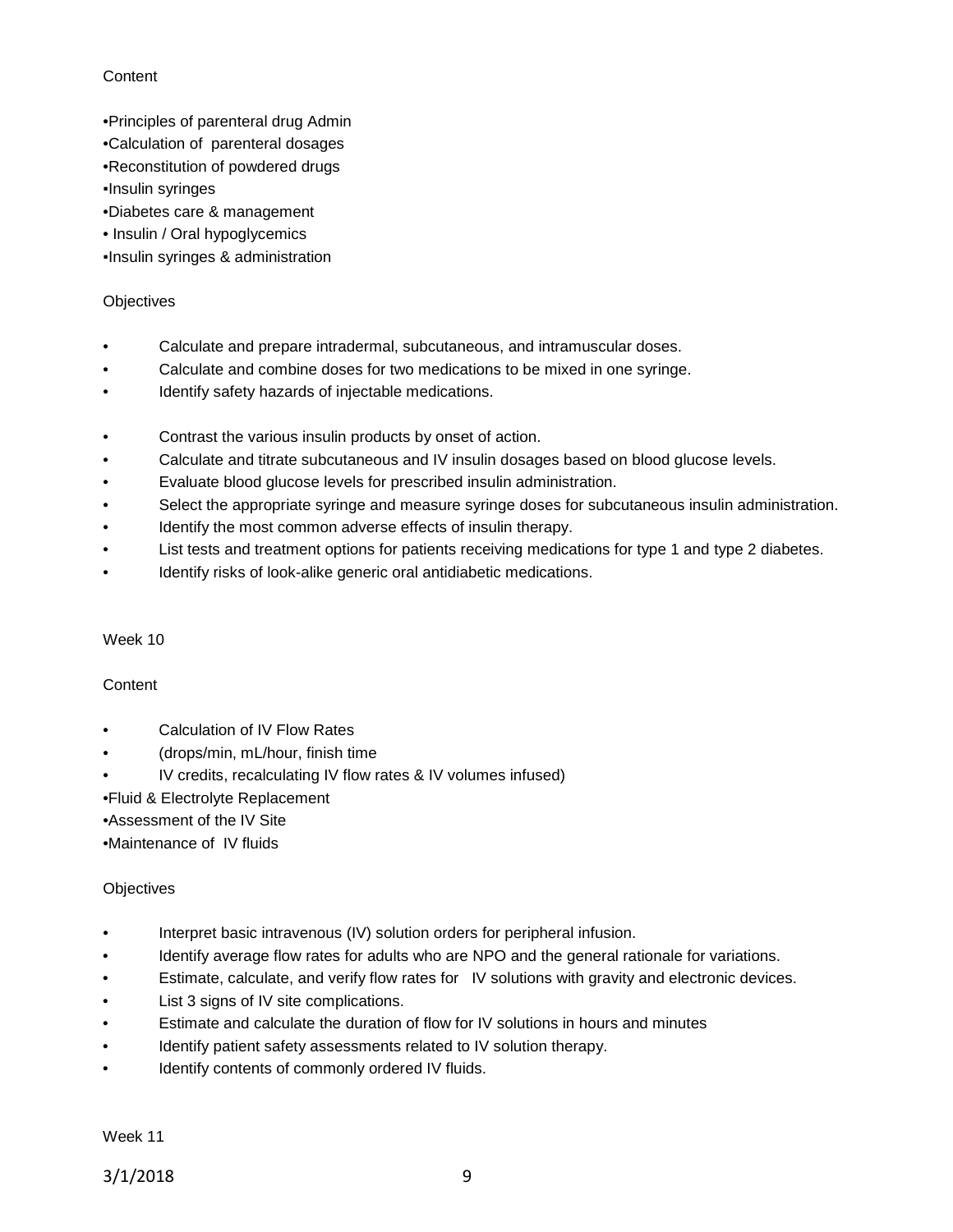# **Content**

- Therapeutic Communication
- Cultural differences in communication

Pharmacology Exam #2

# **Objectives**

- Explain cultural influences on the interactions of patients and families with the health care system.
- Discuss cultural considerations in providing culturally sensitive nursing care.

• Discuss ways in which planning and implementation of nursing interventions can be adapted to a patient's ethnicity.

- List commonly held expectations of patients and families.
- Describe basic components of communication.

Week 12

**Content** 

- •Planning nursing care
- •Patient education
- Discharge planning

Theory Exam 2

# **Objectives**

- Describe the components of the nursing process.
- Explain the role of the LVN in the nursing process.
- Identify the role of the nurse in patient education.
- Identify the purposes of patient education.
- Use communication principles when providing patient education.

List 4 components of an effective discharge plan that will avoid adverse outcomes.

Week 13

# **Content**

- Principles of Urinary Catheterization
- Administration of Enemas / Disimpaction
- Principles of Colostomy / Ileostomy Care

▪Urinary Diversion - Ileal Conduit Care

**Objectives**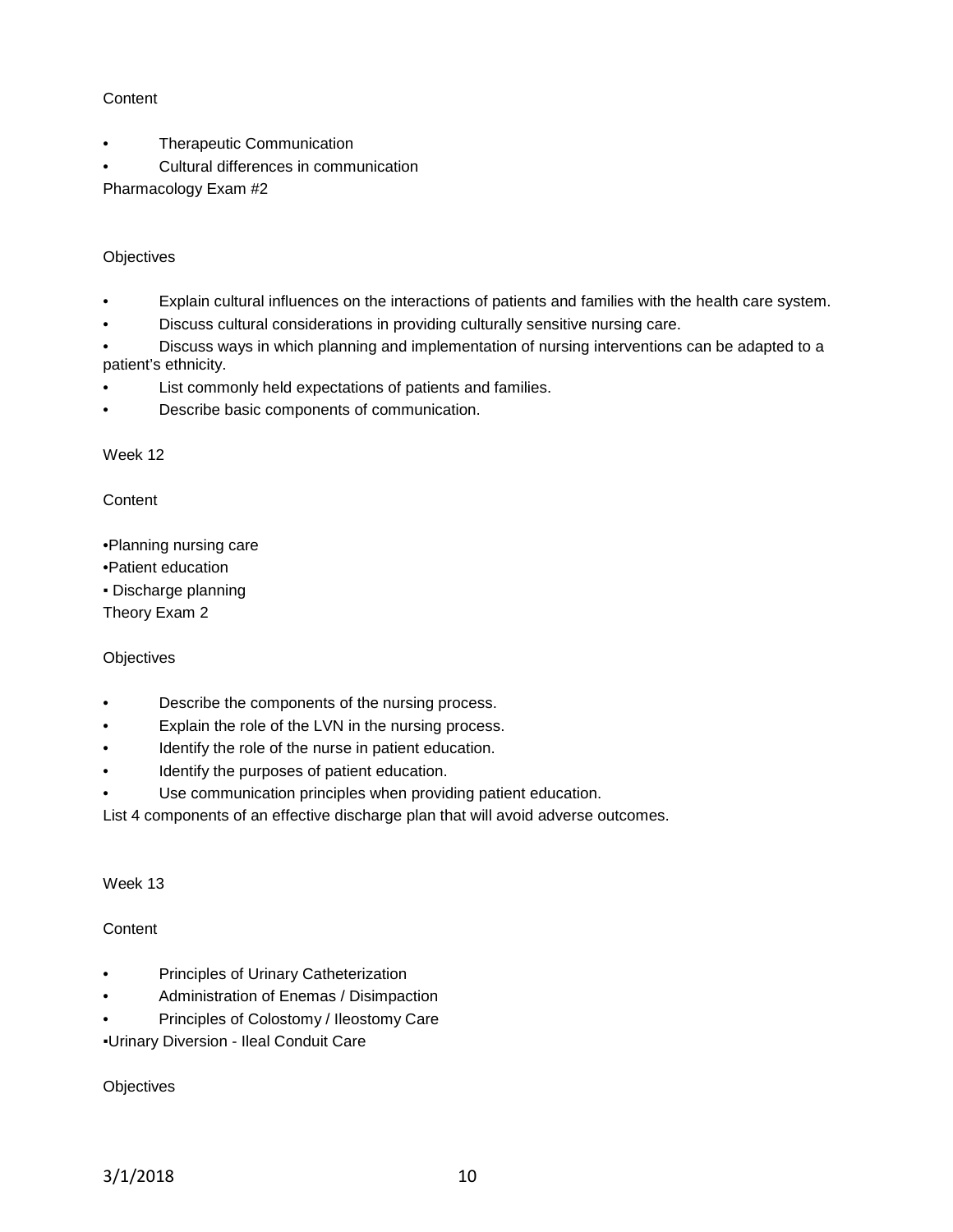• Explain the pathophysiology, signs and symptoms, complications, and treatment of disorders of the kidneys, ureters, bladder, and urethra.

- Identify factors that increase risk for catheter-associated urinary tract infection
- List the indications for ostomy surgery to divert urine or feces.
- Describe nursing interventions to prepare the patient for ostomy surgery.
- Explain the types of procedures used for fecal diversion.

• Assist in developing a nursing process to plan care for the patient with each of the following types of fecal diversion: ileostomy, continent ileostomy, ileoanal reservoir, and colostomy.

Week 14

**Content** 

•Basic Nutritional Therapy

- ▪Focus on Special Diets
- •Feeding Clients
- ▪Principles of NG Tube Insertion
- ▪Total Parenteral Nutrition (TPN]
- & Enteral Feedings
- ▪Gavage / Lavage

#### **Objectives**

- Identify the food sources of each of the vitamins and minerals.
- Describe the changes in nutrient needs as a person ages.
- List data included in the nutritional assessment.
- Establish a plan of care to meet the nutritional needs of a patient.
- Describe the procedure for initiating and maintaining enteral feedings.
- Describe the methods to avoid complications of enteral feedings.
- Describe the methods for avoiding complications of parenteral nutrition.
- Discuss medical nutrition therapy in relation to three medical conditions.
- Discuss diet counseling and patient teaching in relation to patient expectations.

Week 15

**Content** 

- •Gerontological Nursing Care •Anatomic / Physiologic Changes of the Aged ▪Loss / Grief / Dying / Death ▪Postmortem Care
- Pharmacology &
- Math Final Exam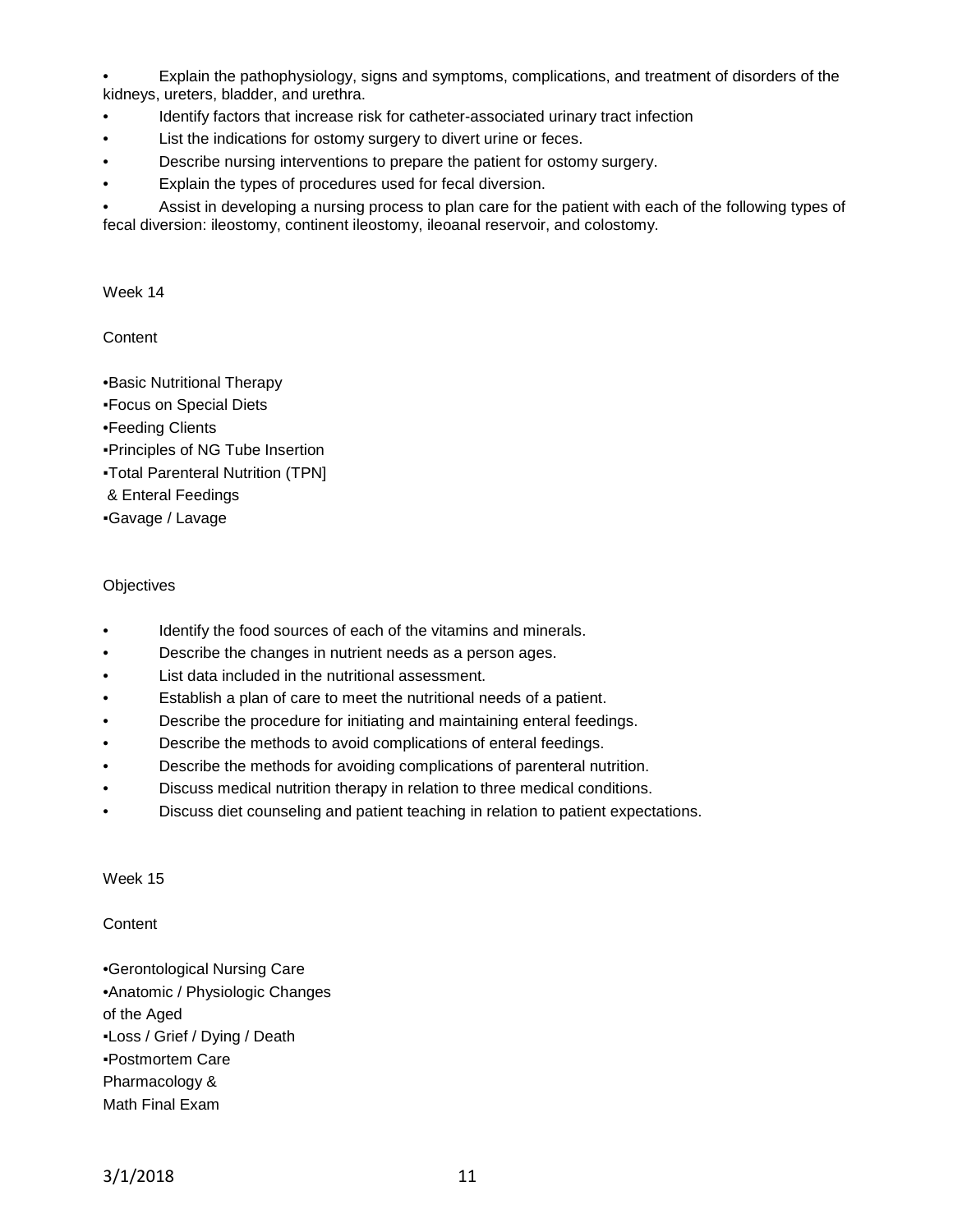# **Objectives**

Able to list 5 physiologic changes in the elderly.

Describes 4 alterations in mobility that frequently occur with aging.

Lists 8 steps in preparing a body for transport to the morgue and the related documentation.

Lists the five stages of death and dying.

Week 16

Theory Final Exam Math Final Exam Retake

# **LAB CONTENT:**

Week 1 - No lab

# Week 2

- Demonstrates medical asepsis.
- Obtains correct PPE for standard precautions and universal precautions.
- Uses correct technique to obtain a temperature, pulse, respirations, blood pressure and pulse oximetry reading accurately.
- Demonstrates a bed to chair transfer using good body mechanics.
- Demonstrates correct technique for giving a bed bath.
- Collects the correct equipment for obtaining and submitting a urine, stool and sputum specimen.

• Demonstrates correct technique for doing a quality control test on a glucometer, and obtaining a fingerstick glucose reading on a live patient.

# Week 3

- Demonstrates medical asepsis.
- Obtains correct PPE for standard precautions and universal precautions.

• Uses correct technique to obtain a temperature, pulse, respirations, blood pressure and pulse oximetry reading accurately.

- Obtains an accurate pedal pulse utilizing a Doppler.
- Measures intake and output accurately.
- Demonstrates a bed to chair transfer using good body mechanics.
- Demonstrates correct technique for giving a bed bath.
- Collects the correct equipment for obtaining and submitting a urine, stool and sputum specimen.

• Demonstrates correct technique for doing a quality control test on a glucometer, and obtaining a fingerstick glucose reading on a live patient.

# Week 4

Locates all items on the scavenger hunt on the nursing units.

• Able to verbalize PPE items needed and can locate the items for standard precautions, droplet precautions, & neutropenic precautions.

- Able to login and navigate on the electronic health record. (EHR).
- Appropriately documents simulated patient findings on a simulated patient record.

• Attends change of shift report and correctly notes patient data and care needed on student worksheet.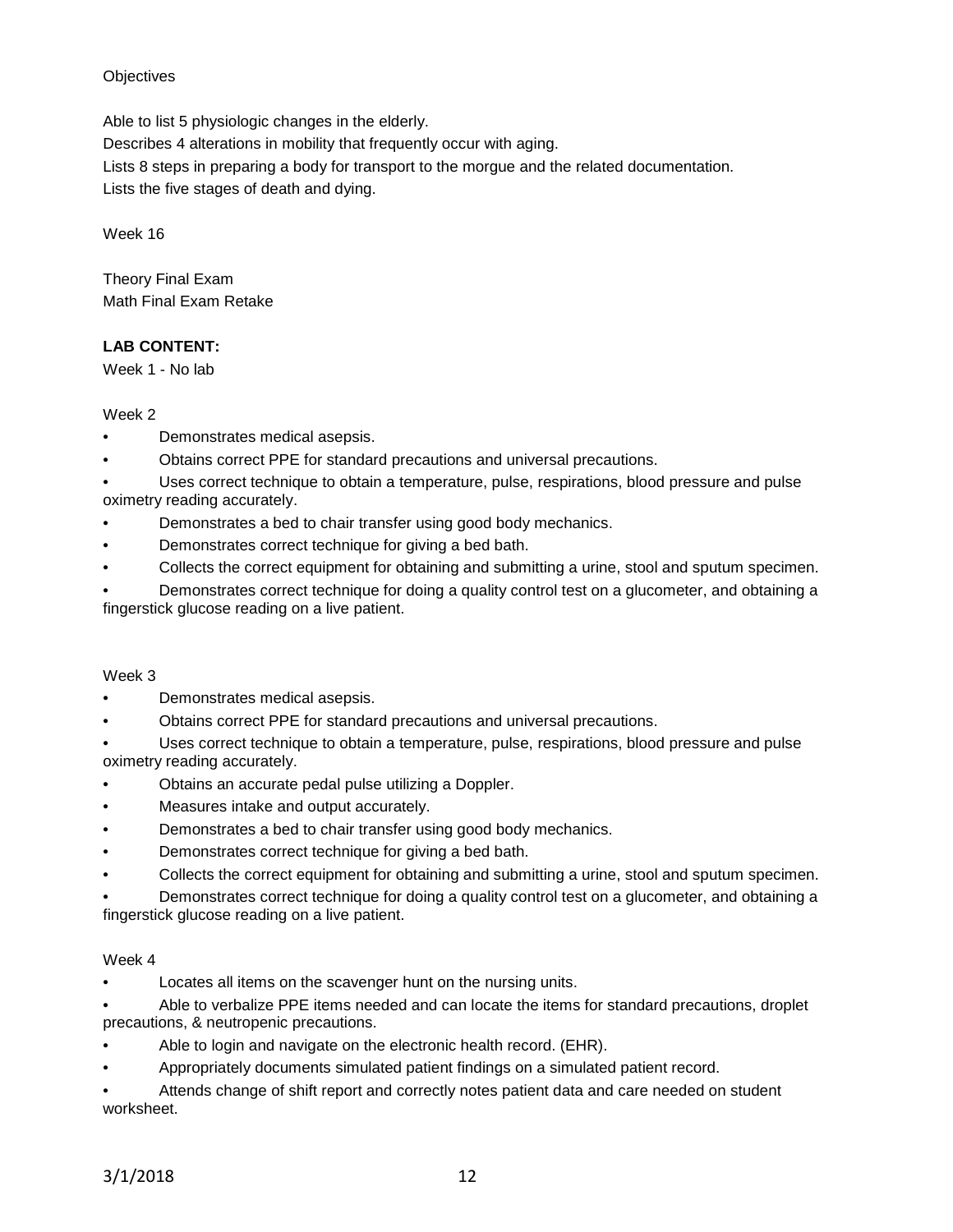Week 5

• Locates and reviews the nursing care plan for the assigned patients.

• Attends report and clarifies questions regarding care needs with the primary nurse and clinical instructor.

• Obtains vital signs (T-P-R-B/P, Sa02, pain) with accuracy.

• Performs shift assessment noting cardiac and lung sounds, mobility limitations and risks for falls, Braden scale, and age related changes and documents findings on EHR.

• Provides thorough bedside care, hygiene, comfort measures using good body mechanics and adherence to accepted nursing principles and documents such care on EHR.

Adheres to confidentiality/HIPAA requirements at all times.

Week 6

Locates and reviews the nursing care plan for the assigned patients.

• Attends report and clarifies questions regarding care needs with the primary nurse and clinical instructor.

• Obtains vital signs (T-P-R-B/P, Sa02, pain level) with accuracy.

• Review medication profile and complete medication worksheet (indicating drug classification, drug action, reason the patient is taking the medication, and the things that should be monitored on the assigned patient) on all medications on the patient's eMAR.

• Complete and document a head-to-toe patient assessment and care given.

• Performs shift assessment noting cardiac and lung sounds, mobility limitations and risks for falls, Braden scale, and age related changes and documents findings on EHR.

• Provides thorough bedside care, hygiene, comfort measures using good body mechanics and adherence to accepted nursing principles and documents such care on EHR.

- Adheres to confidentiality/HIPAA requirements at all times.
- Give primary nurse end of shift report
- Gavilan College Health Fair
- (glucometer testing & blood pressures)

Measure blood pressures with accuracy and documents on clients take home record.

- Measure glucose levels of health fair attendees and documents on clients take home record.
- Measure eye pressures with retinal scanner and documents on client's take home record.

• Provide patient education and referrals based on BP findings, glucose readings and retinal scan results.

Week 7

• Locates and reviews the nursing care plan on the EHR for the assigned patients prior to change of shift report.

• Attends change of shift report and clarifies questions regarding care needs with the primary nurse and clinical instructor.

• Maintains an appropriate nurse-client relationship utilizing therapeutic communication techniques. Will be evaluated when instructor observes interactions and/or interviews client.

• Maintains cultural sensitivity as demonstrated when instructor observes interactions and/or interviews client.

• Obtains vital signs (T-P-R-B/P, Sa02, pain) with accuracy.

• Review medication profile and completes medication worksheet (indicating drug classification, drug action, reason the patient is taking the medication, and the things that should be monitored on the assigned patient) on all medications on the patient's eMAR.

• Completes and documents a head-to-toe patient assessment and care given on EHR.

• Obtains fingerstick glucose reading on assigned patient and documents on EHR.

• Performs shift assessment noting cardiac and lung sounds, mobility limitations and risks for falls, Braden scale, and age related changes and documents findings on EHR.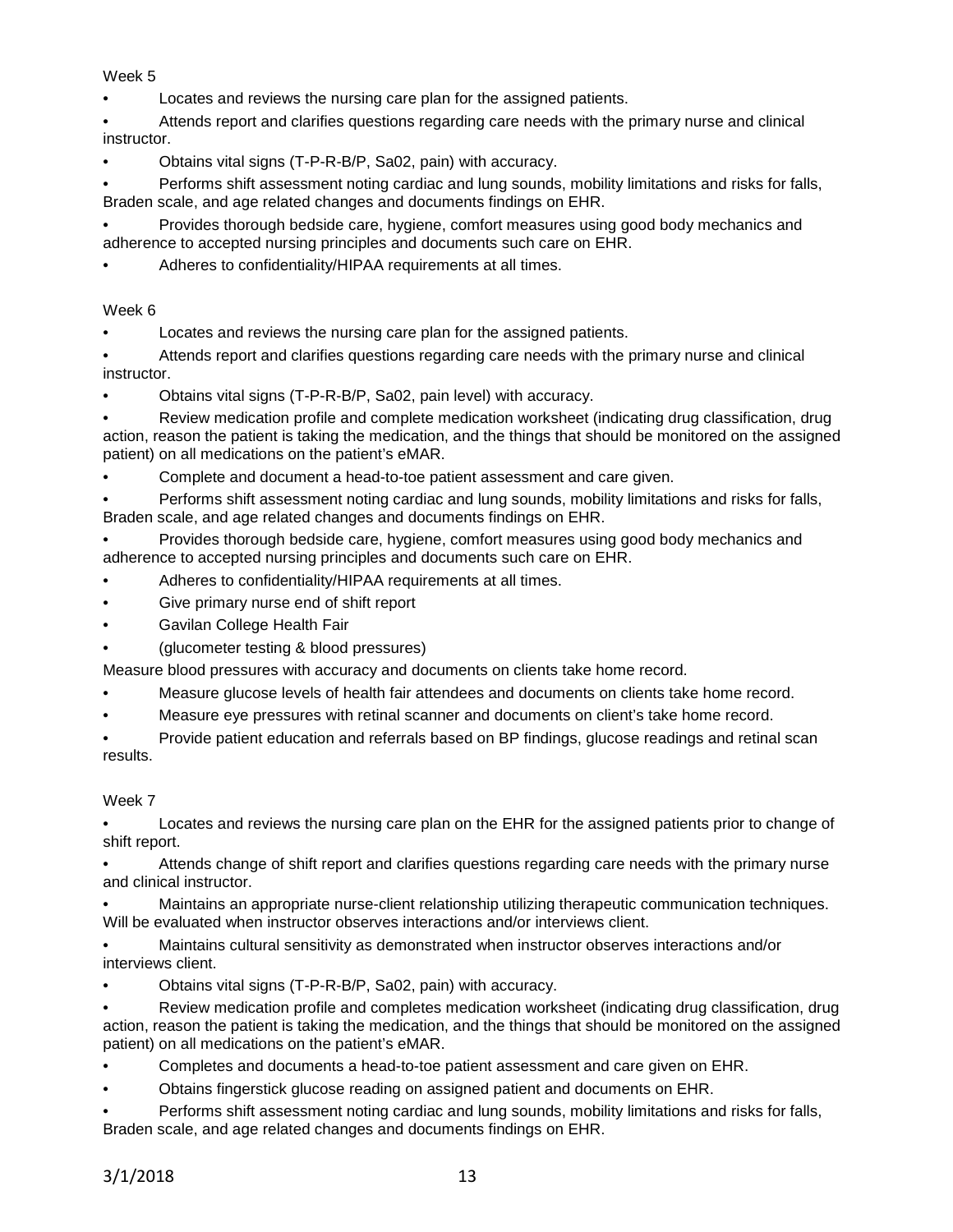• Provides thorough bedside care, hygiene, comfort measures using good body mechanics and adherence to accepted nursing principles and documents such care on EHR.

Adheres to confidentiality/HIPAA requirements at all times.

• Give primary nurse end of shift report.

Week 8

• Locates and reviews the nursing care plan on the EHR for the assigned patients prior to change of shift report.

• Attends change of shift report and clarifies questions regarding care needs with the primary nurse and clinical instructor.

• Maintains an appropriate nurse-client relationship utilizing therapeutic communication techniques. Will be evaluated when instructor observes interactions and/or interviews client.

• Maintains cultural sensitivity as demonstrated when instructor observes interactions and/or interviews client.

• Obtains vital signs (T-P-R-B/P, Sa02, pain) with accuracy.

• Review medication profile and completes medication worksheet (indicating drug classification, drug action, reason the patient is taking the medication, and the things that should be monitored on the assigned patient) on all medications on the patient's eMAR.

• Gives non-parenteral medications with instruction adhering to the 7 rights of medication administration.

- Completes and documents a head-to-toe patient assessment and care given on EHR.
- Obtains fingerstick glucose reading on assigned patient and documents on EHR.

• Performs shift assessment noting cardiac and lung sounds, mobility limitations and risks for falls, Braden scale, and age related changes and documents findings on EHR.

• Provides thorough bedside care, hygiene, comfort measures using good body mechanics and adherence to accepted nursing principles and documents such care on EHR.

- Adheres to confidentiality/HIPAA requirements at all times.
- Give primary nurse end of shift report.

#### Week 9

• Locates and reviews the nursing care plan on the EHR for the assigned patients prior to change of shift report.

• Attends change of shift report and clarifies questions regarding care needs with the primary nurse and clinical instructor.

• Maintains an appropriate nurse-client relationship utilizing therapeutic communication techniques. Will be evaluated when instructor observes interactions and/or interviews client.

• Maintains cultural sensitivity as demonstrated when instructor observes interactions and/or interviews client.

• Obtains vital signs (T-P-R-B/P, Sa02, pain) with accuracy.

• Review medication profile and completes medication worksheet (indicating drug classification, drug action, reason the patient is taking the medication, and the things that should be monitored on the assigned patient) on all medications on the patient's eMAR.

• Gives non-parenteral medications with instruction adhering to the 7 rights of medication administration.

- Completes and documents a head-to-toe patient assessment and care given on EHR.
- Obtains fingerstick glucose reading on assigned patient and documents on EHR.

• Performs shift assessment noting cardiac and lung sounds, mobility limitations and risks for falls, Braden scale, and age related changes and documents findings on EHR.

• Provides thorough bedside care, hygiene, comfort measures using good body mechanics and adherence to accepted nursing principles and documents such care on EHR.

Adheres to confidentiality/HIPAA requirements at all times.

Give primary nurse end of shift report.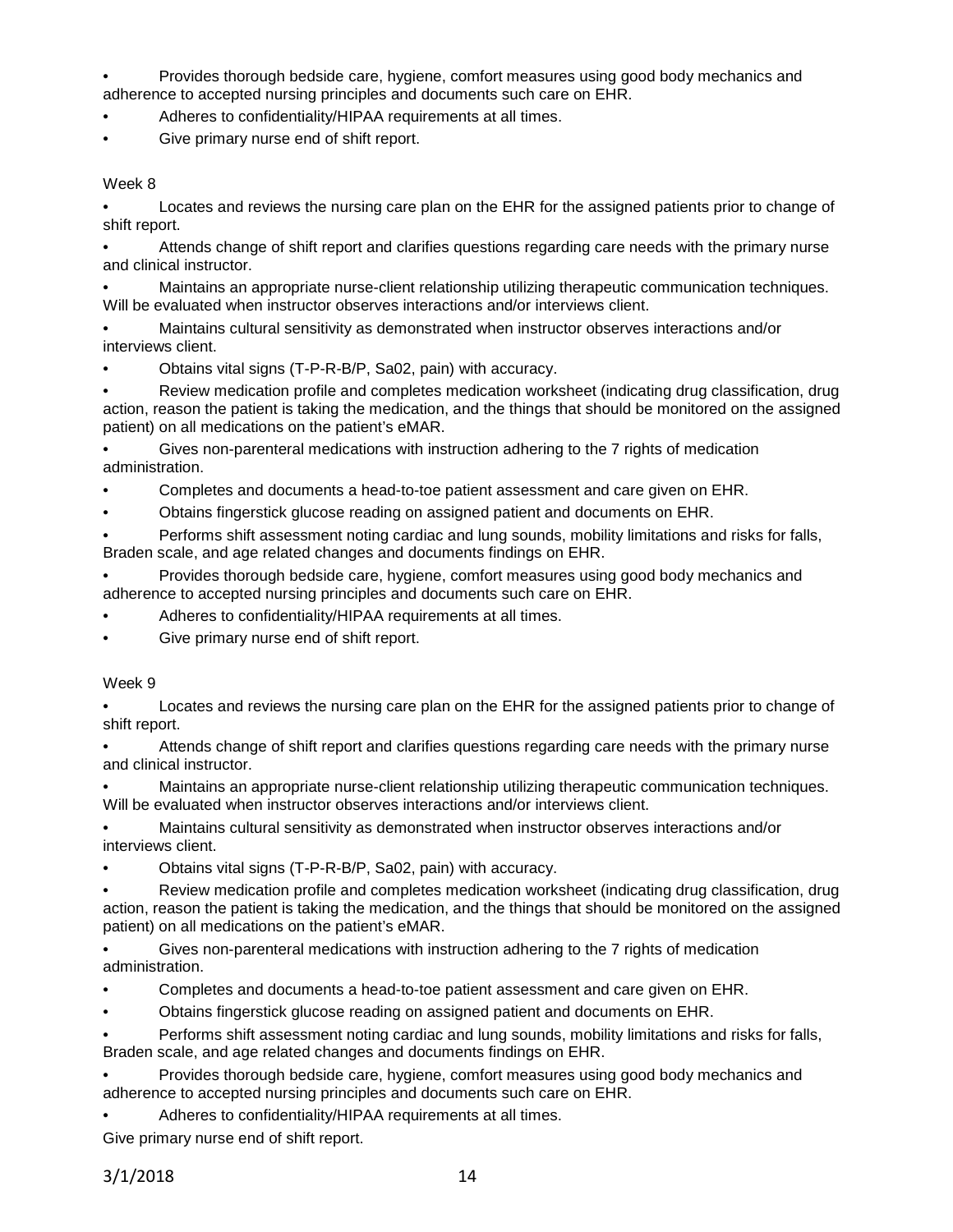Week 10

• Locates and reviews the nursing care plan on the EHR for the assigned patients prior to change of shift report.

• Attends change of shift report and clarifies questions regarding care needs with the primary nurse and clinical instructor.

• Maintains an appropriate nurse-client relationship utilizing therapeutic communication techniques. Will be evaluated when instructor observes interactions and/or interviews client.

• Maintains cultural sensitivity as demonstrated when instructor observes interactions and/or interviews client.

• Obtains vital signs (T-P-R-B/P, Sa02, pain) with accuracy.

• Review medication profile and completes medication worksheet (indicating drug classification, drug action, reason the patient is taking the medication, and the things that should be monitored on the assigned patient) on all medications on the patient's eMAR.

• Gives non-parenteral medications with instruction adhering to the 7 rights of medication administration.

• Provide patient education on diabetes and diabetic medications and document on EHR.

- Obtains fingerstick glucose reading on assigned patient and documents on EHR.
- Administer and document insulin as prescribed with instructor.
- Completes and documents a head-to-toe patient assessment and care given on EHR.
- Performs shift assessment noting cardiac and lung sounds, mobility limitations and risks for falls, Braden scale, and age related changes and documents findings on EHR.
- Provides thorough bedside care, hygiene, comfort measures using good body mechanics and adherence to accepted nursing principles and documents such care on EHR.
- Adheres to confidentiality/HIPAA requirements at all times.

Give primary nurse end of shift report.

# Flu Clinic in San Benito County

The student will be able to:

- Complete and document patient screening for contraindications and precautions.
- Prepare the vaccine for administration using aseptic technique.
- Administer vaccine to the client using correct injection technique.
- Observe the patient after vaccination administration noting and documenting any signs and symptoms of adverse reactions.
- Use appropriate comforting techniques for children during and after vaccination.
- Document the vaccine administered and use the Immunization Information Systems database.
- Provide documentation of vaccines administered to patients on their personal immunization record.

# Week 11

• Locates and reviews the nursing care plan on the EHR for the assigned patients prior to change of shift report.

• Attends change of shift report and clarifies questions regarding care needs with the primary nurse and clinical instructor.

• Maintains an appropriate nurse-client relationship utilizing therapeutic communication techniques. Will be evaluated when instructor observes interactions and/or interviews client.

• Maintains cultural sensitivity as demonstrated when instructor observes interactions and/or interviews client.

• Obtains vital signs (T-P-R-B/P, Sa02, pain) with accuracy.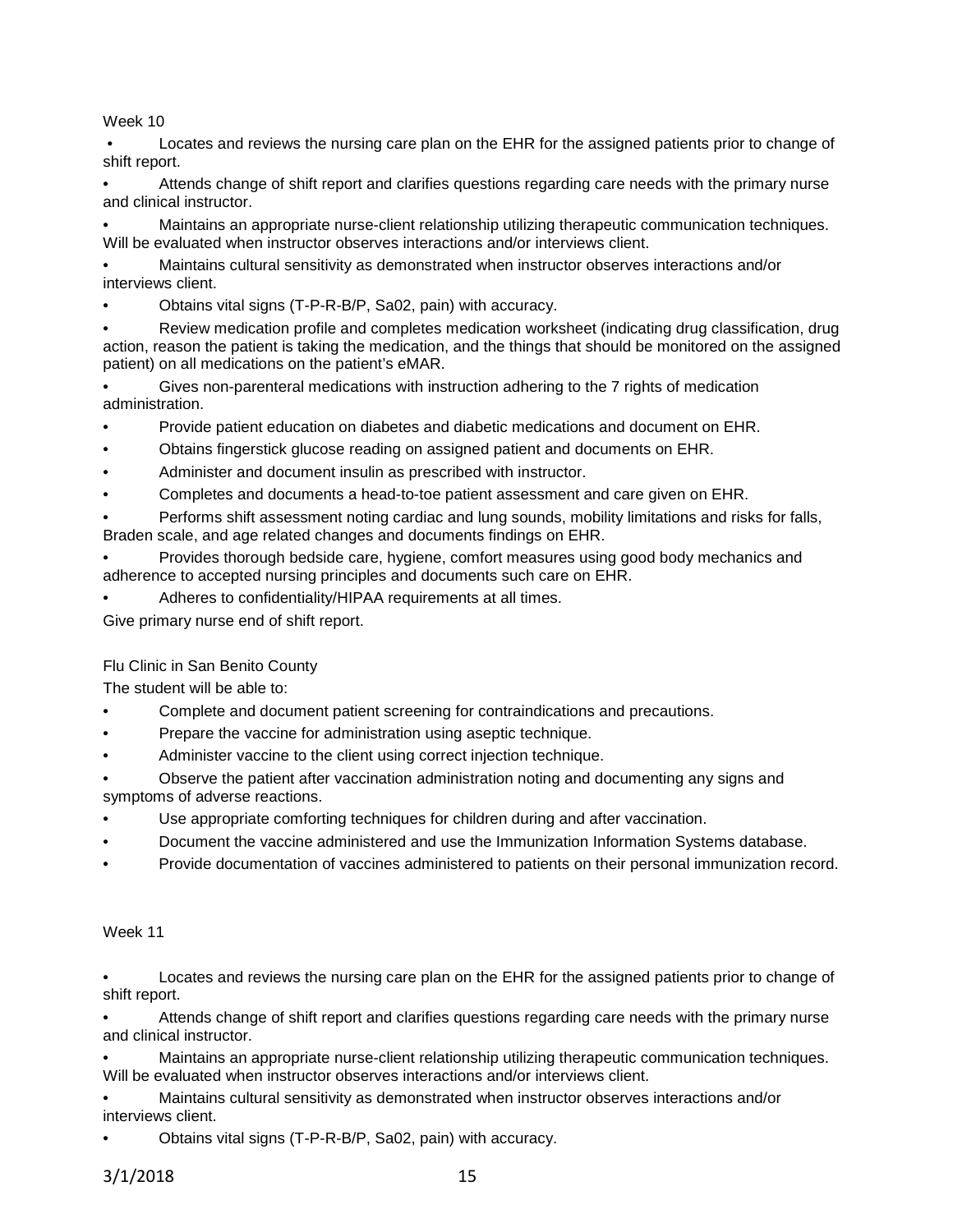• Review medication profile and completes medication worksheet (indicating drug classification, drug action, reason the patient is taking the medication, and the things that should be monitored on the assigned patient) on all medications on the patient's eMAR.

• Gives non-parenteral medications with instruction adhering to the 7 rights of medication administration.

- Provide patient education on diabetes and diabetic medications and document on EHR.
- Obtains fingerstick glucose reading on assigned patient and documents on EHR.
- Administer and document insulin as prescribed with instructor.
- Completes and documents a head-to-toe patient assessment and care given on EHR.

• Performs shift assessment noting cardiac and lung sounds, mobility limitations and risks for falls, Braden scale, and age related changes and documents findings on EHR.

• Provides thorough bedside care, hygiene, comfort measures using good body mechanics and adherence to accepted nursing principles and documents such care on EHR.

- Adheres to confidentiality/HIPAA requirements at all times.
- Monitor IV site and fluids and electrolytes.
- Monitor patient's fluid balance via intake/output/weight.

Give primary nurse end of shift report.

#### Week 12

• Locates and reviews the nursing care plan on the EHR for the assigned patients prior to change of shift report.

• Attends change of shift report and clarifies questions regarding care needs with the primary nurse and clinical instructor.

• Maintains an appropriate nurse-client relationship utilizing therapeutic communication techniques. Will be evaluated when instructor observes interactions and/or interviews client.

• Maintains cultural sensitivity as demonstrated when instructor observes interactions and/or interviews client.

- Obtains vital signs (T-P-R-B/P, Sa02, pain) with accuracy.
- Review medication profile and completes medication worksheet (indicating drug classification, drug action, reason the patient is taking the medication, and the things that should be monitored on the assigned patient) on all medications on the patient's eMAR.

• Gives non-parenteral medications with instruction adhering to the 7 rights of medication administration.

- Provide patient education on diabetes and diabetic medications and document on EHR.
- Obtains fingerstick glucose reading on assigned patient and documents on EHR.
- Administer and document insulin as prescribed with instructor.
- Completes and documents a head-to-toe patient assessment and care given on EHR.

• Performs shift assessment noting cardiac and lung sounds, mobility limitations and risks for falls, Braden scale, and age related changes and documents findings on EHR.

• Provides thorough bedside care, hygiene, comfort measures using good body mechanics and adherence to accepted nursing principles and documents such care on EHR.

- Adheres to confidentiality/HIPAA requirements at all times.
- Monitors and documents on the EHR the condition of client's IV site.

• Monitors and documents on the EHR the client's fluid balance via intake & output and weight. Give primary nurse end of shift report.

# Week 13

• Locates and reviews the nursing care plan on the EHR for the assigned patients prior to change of shift report.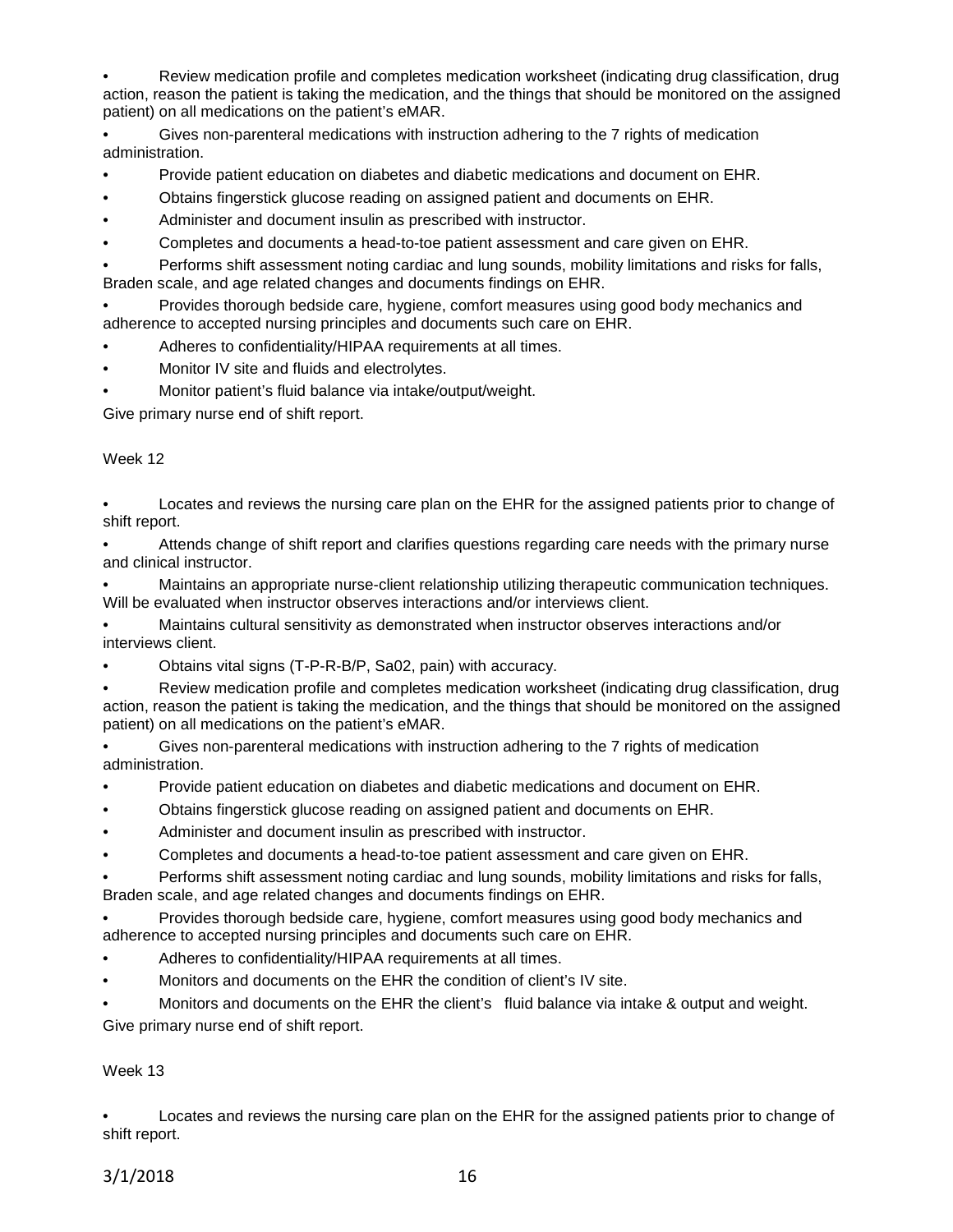• Attends change of shift report and clarifies questions regarding care needs with the primary nurse and clinical instructor.

• Maintains an appropriate nurse-client relationship utilizing therapeutic communication techniques. Will be evaluated when instructor observes interactions and/or interviews client.

• Maintains cultural sensitivity as demonstrated when instructor observes interactions and/or interviews client.

• Obtains vital signs (T-P-R-B/P, Sa02, pain) with accuracy.

• Review medication profile and completes medication worksheet (indicating drug classification, drug action, reason the patient is taking the medication, and the things that should be monitored on the assigned patient) on all medications on the patient's eMAR.

• Gives non-parenteral medications with instruction adhering to the 7 rights of medication administration.

• Provide patient education on diabetes and diabetic medications and document on EHR.

- Obtains fingerstick glucose reading on assigned patient and documents on EHR.
- Administer and document insulin as prescribed with instructor.
- Completes and documents a head-to-toe patient assessment and care given on EHR.

• Performs shift assessment noting cardiac and lung sounds, mobility limitations and risks for falls, Braden scale, and age related changes and documents findings on EHR.

• Provides thorough bedside care, hygiene, comfort measures using good body mechanics and adherence to accepted nursing principles and documents such care on EHR.

- Adheres to confidentiality/HIPAA requirements at all times.
- Monitor and document on the EHR the condition of the client's IV site.
- Monitor and document on the EHR the client's fluid balance via intake & output and weight.
- Give primary nurse end of shift report.

Provide patient education regarding medications and discharge needs and document on the client's EHR.

# Week 14

• Locates and reviews the nursing care plan on the EHR for the assigned patients prior to change of shift report.

• Attends change of shift report and clarifies questions regarding care needs with the primary nurse and clinical instructor.

• Maintains an appropriate nurse-client relationship utilizing therapeutic communication techniques. Will be evaluated when instructor observes interactions and/or interviews client.

• Maintains cultural sensitivity as demonstrated when instructor observes interactions and/or interviews client.

• Obtains vital signs (T-P-R-B/P, Sa02, pain) with accuracy.

• Review medication profile and completes medication worksheet (indicating drug classification, drug action, reason the patient is taking the medication, and the things that should be monitored on the assigned patient) on all medications on the patient's eMAR.

• Gives non-parenteral medications with instruction adhering to the 7 rights of medication administration.

- Provide patient education on diabetes and diabetic medications and document on EHR.
- Obtains fingerstick glucose reading on assigned patient and documents on EHR.
- Administer and document insulin as prescribed with instructor.
- Completes and documents a head-to-toe patient assessment and care given on EHR.

• Performs shift assessment noting cardiac and lung sounds, mobility limitations and risks for falls, Braden scale, and age related changes and documents findings on EHR.

• Provides thorough bedside care, hygiene, comfort measures using good body mechanics and adherence to accepted nursing principles and documents such care on EHR.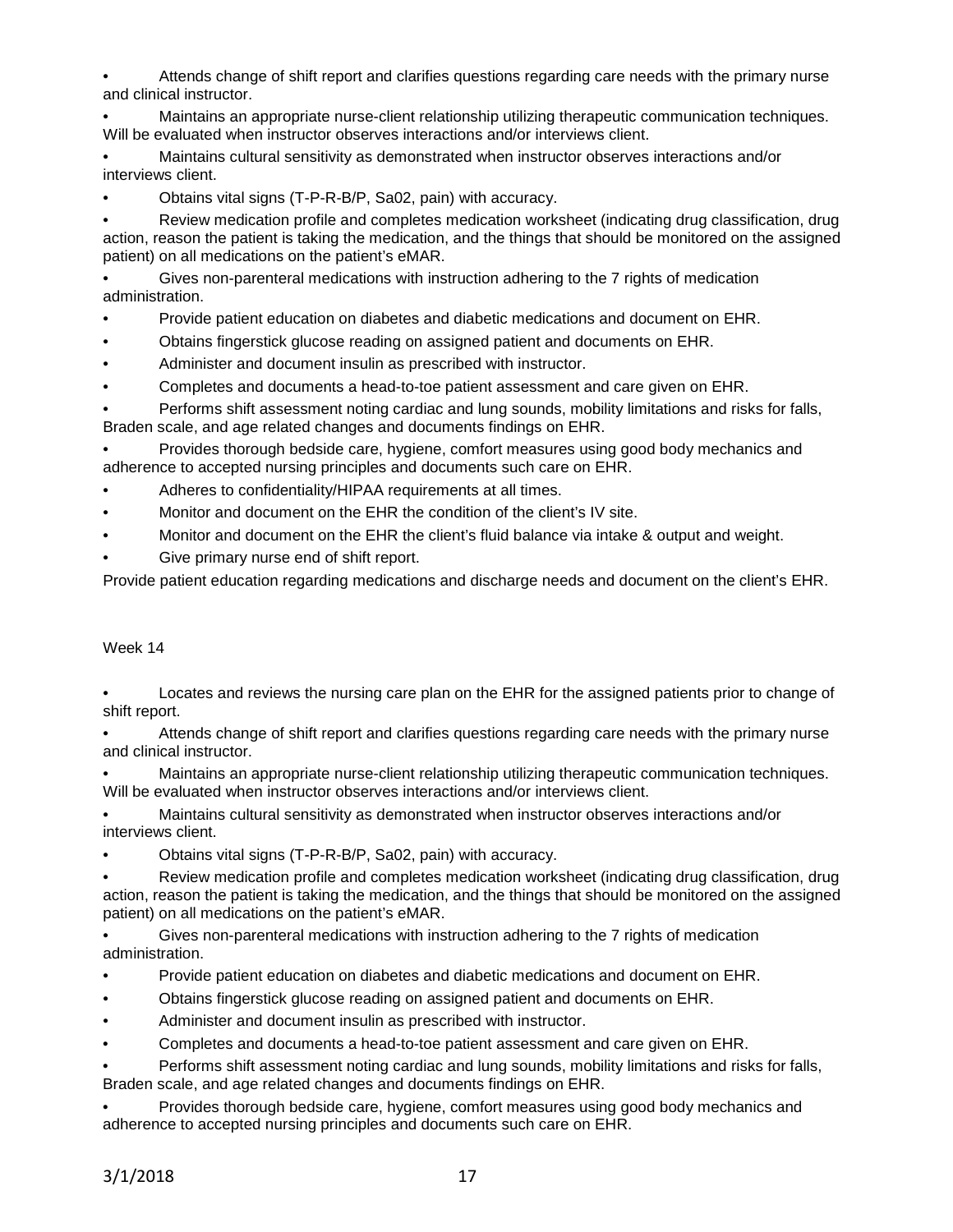- Adheres to confidentiality/HIPAA requirements at all times.
- Monitor IV site and document on EHR.
- Monitor and document on EHR patient's fluid balance via intake/output and weight.
- Give primary nurse end of shift report.
- Provide and document patient education regarding medications and discharge needs.
- Provide nursing care and document the care for a patient with an ostomy.
- Insert urinary catheter using aseptic technique.

• Provide nursing care, including perineal care for a patient with an indwelling urinary catheter and document on the EHR.

• Measure and document on the EHR a post-void residual (PVR) with catheterization or a bladder scan.

• Irrigate a catheter and document on the patient's EHR.

Remove an indwelling catheter and document on the patient's EHR.

# Week 15

• Locates and reviews the nursing care plan on the EHR for the assigned patients prior to change of shift report.

• Attends change of shift report and clarifies questions regarding care needs with the primary nurse and clinical instructor.

• Maintains an appropriate nurse-client relationship utilizing therapeutic communication techniques. Will be evaluated when instructor observes interactions and/or interviews client.

• Maintains cultural sensitivity as demonstrated when instructor observes interactions and/or interviews client.

• Obtains vital signs (T-P-R-B/P, Sa02, pain) with accuracy.

• Review medication profile and completes medication worksheet (indicating drug classification, drug action, reason the patient is taking the medication, and the things that should be monitored on the assigned patient) on all medications on the patient's eMAR.

• Gives non-parenteral medications with instruction adhering to the 7 rights of medication administration.

- Provide patient education on diabetes and diabetic medications and document on EHR.
- Obtains fingerstick glucose reading on assigned patient and documents on EHR.
- Administer and document insulin as prescribed with instructor.
- Completes and documents a head-to-toe patient assessment and care given on EHR.

• Performs shift assessment noting cardiac and lung sounds, mobility limitations and risks for falls, Braden scale, and age related changes and documents findings on EHR.

• Provides thorough bedside care, hygiene, comfort measures using good body mechanics and adherence to accepted nursing principles and documents such care on EHR.

- Adheres to confidentiality/HIPAA requirements at all times.
- Monitor IV site and document on EHR.
- Monitor and document on EHR patient's fluid balance via intake/output and weight.
- Give primary nurse end of shift report.
- Provide and document patient education regarding medications and discharge needs.
- Provide nursing care and document the care for a patient with an ostomy.
- Insert urinary catheter using aseptic technique.

• Provide nursing care, including perineal care for a patient with an indwelling urinary catheter and document on the EHR.

• Measure and document on the EHR a post-void residual (PVR) with catheterization or a bladder scan.

- Irrigate a catheter and document on the patient's EHR.
- Remove an indwelling catheter and document on the patient's EHR.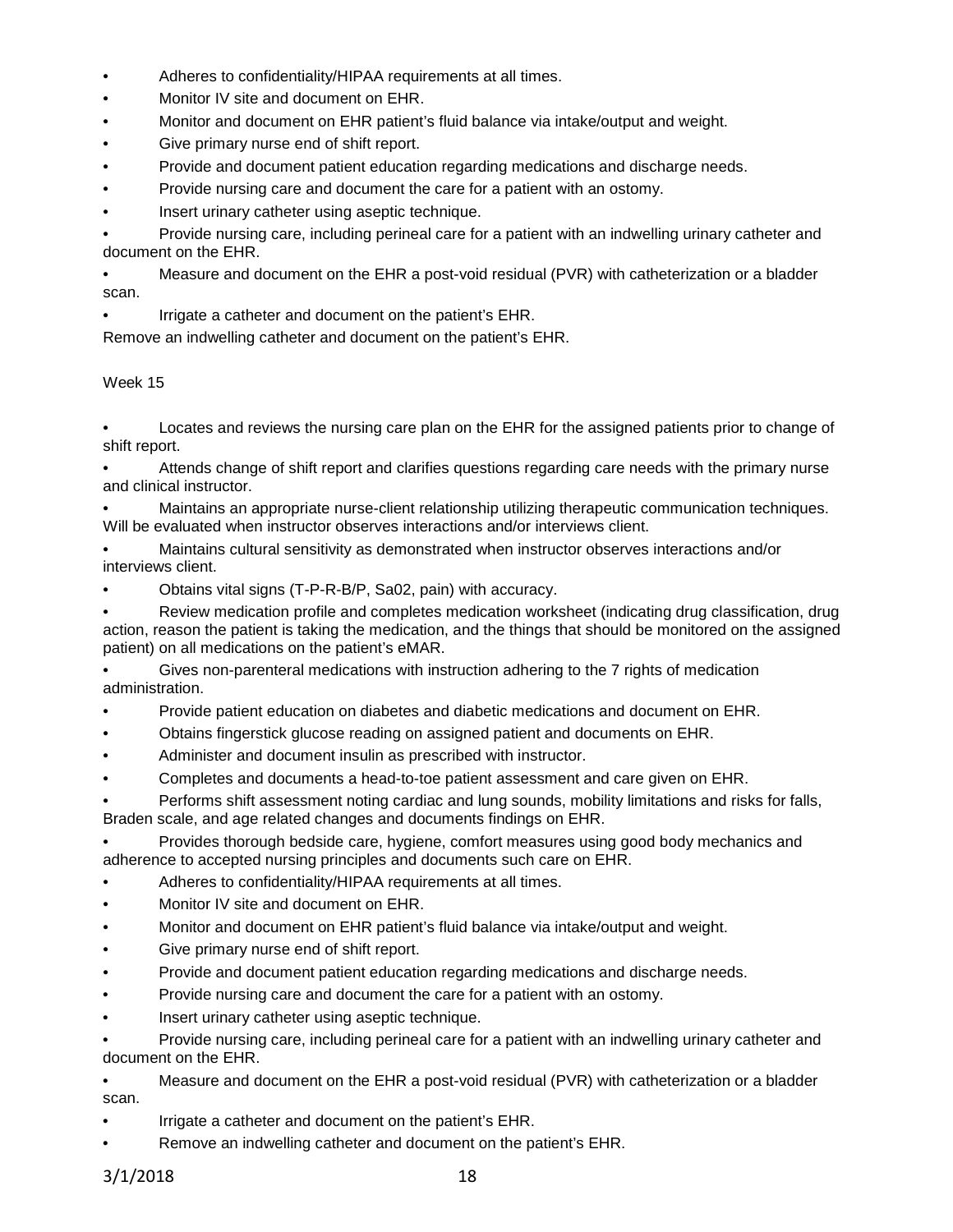• Measure, insert and check placement of a nasogastric tube. Document on patient's EHR. Check for placement, and residual and give a bolus enteral feeding or a continuous enteral feeding. Document on patient's EHR.

Week 16 No lab or clinical.

# **METHODS OF INSTRUCTION:**

Lecture, skills lab, hospital clinical lab, skills demonstration, return demonstration

# **OUT OF CLASS ASSIGNMENTS:**

Required Outside Hours: 20 Assignment Description: Lab cards and med cards.

#### **METHODS OF EVALUATION:**

Writing assignments

Percent of total grade: 10.00 %

Percent range of total grade: 5% to 10% Lab Cards, Med Cards

Problem-solving assignments

Clinical Math Exam requires a minimum 90% competency level to pass the course, but it is not counted into the grade. Pass/fail only. You must receive the minimum 90% to pass the course.

Skill demonstrations

Skills testing of nursing clinical skills. Skills testing is pass/fail only. Students must pass in order to pass the course.

Objective examinations

Percent of total grade: 90.00 %

Percent range of total grade: 90% to 95 % Theory Exams, Quizzes, ATI Proctored Exams Multiple Choice True/False Matching Items Completion Essay

Other methods of evaluation

Clinical worksheets are pass/fail. You must pass in order to pass the course. Clinical evaluations are pass/fail. You must pass in order to pass the course.

# **REPRESENTATIVE TEXTBOOKS:**

**Required Representative Textbooks**

ATI Testing. ATI NCLEX Review Modules & Proctored Assessments. Leawood, KS: Assessment Technologies Inc.,2018. New software introduced to enhance readiness for NCLEX examinations. ISBN: None

Clayton. PHARM = Basic Pharmacology for Nurses, 17th edition. St. Louis, MO: Elsevier,2017. New LPN Pharmacology book as instructed by the Board of Vocational Nursing. ISBN: 9780323396103

Clayton. PHARM SG = Basic Pharmacology for Nurses, 17th edition. St. Louis, MO: Elsevier,2017. Replaced previous pharmacology text with LPN text as directed by the Board of Vocational Nursing. ISBN: 978-0323396110

Doenges, Moorhouse & Murr. Nurse's Pocket Guide: Diagnoses, Prioritized Interventions and Rationales, 14th edition. . Philadelphia, PA: FA Davis,2017. Updated to current edition. ISBN: 0803644752

FA Davis. Nursing Central for Smartphone. Charlottesville, VA: Unbound Medicine / FA Davis,2018.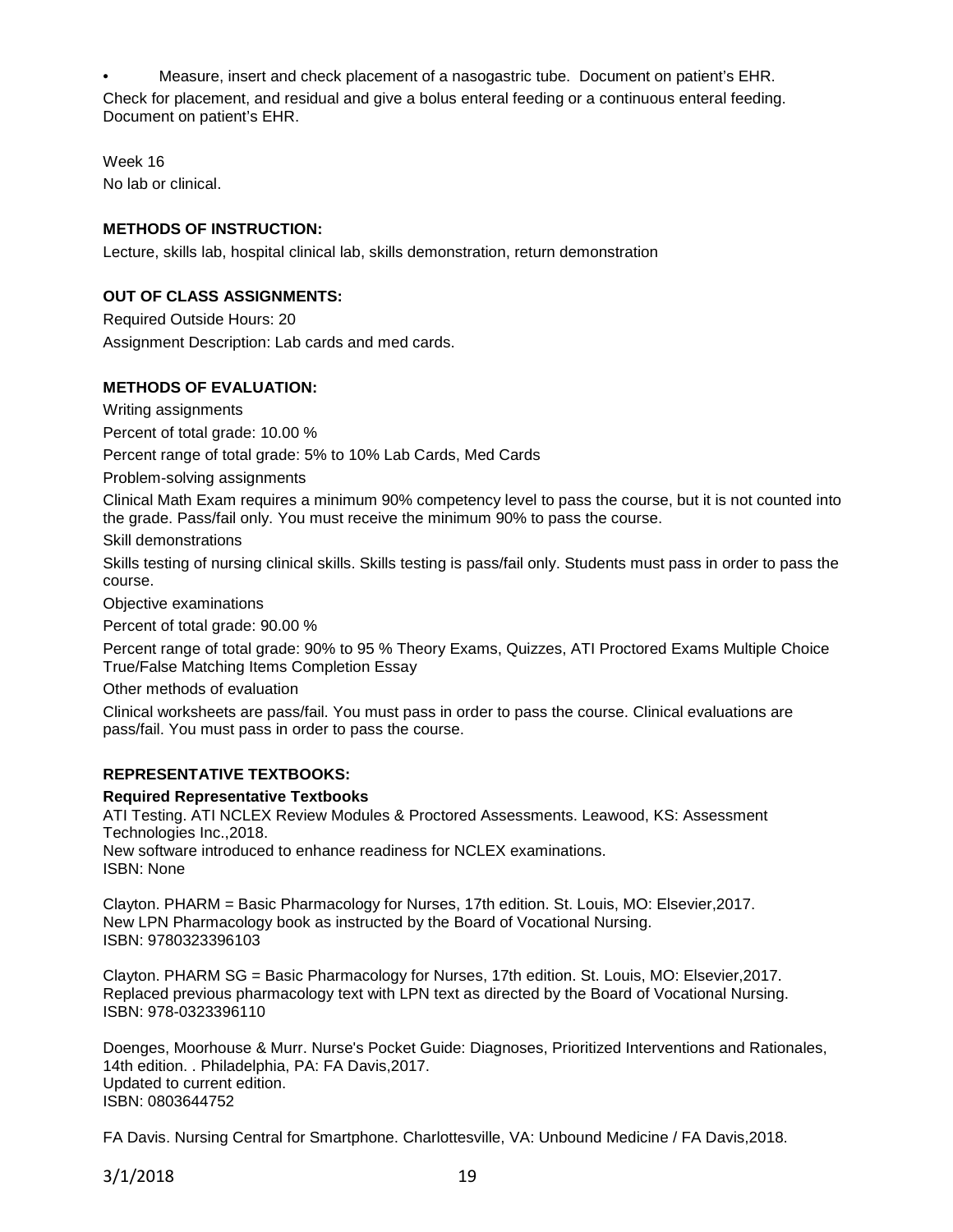Updated with current corporate information. ISBN: None

FA Davis. Taber's Cyclopedic Medical Dictionary, 23rd edition.. Philadelphia, PA: FA Davis,2017. Updated with current edition. ISBN: 978-0-8036-5904-9

Linton. IMSN = Introduction to Medical-Surgical Nursing, 6th ed.. St. Louis, MO: Elsevier,2016. Updated with current edition of text. ISBN: 9781455776412

Linton. ISMN SG = Introduction to Medical Surgical Nursing Study Guide, 6th edition. St. Louis, MO: Elsevier,2016. Updated with current edition. ISBN: 9780323222082

Mosby. Mosby's Dictionary of Medicine, Nursing & Health Professions, 10th edition. St. Louis, MO: Elsevier,2016. Updated with current edition. ISBN: 9780323222051

Nugent & Vitale. Fundamentals Success-A Q&A Review Applying Critical Thinking to Test Taking, 4th edition. Philadelphia, PA: FA Davis,2015. Updated with current edition. ISBN: 978-0-8036-4414-4

Nugent & Vitale. Test Success: Test-Taking Techniques for Beginning Nursing Students, 7th edition. Philadelphia, PA: FA Davis,2015. Updated with current edition. ISBN: 978-0-8036-4418-2

Phelps, Sparks & Taylor. NDM = Nursing Diagnosis Reference Manual, 10th ed.. Riverswood, IL: Lippincott,2017. Updated to current edition. ISBN: 9781496347817

Potter & Perry. FON = Fundamentals of Nursing, 9th edition. St. Louis, MO: Elsevier,2017. Updated with current edition. ISBN: 9780323327404

Potter & Perry. FON SG = Fundamentals of Nursing Study Guide, 8th ed.. St. Louis, MO: Elsevier,2017. Updated with current edition. ISBN: 9780323396448

Purnell & Paulanka. CCHC = Culturally Competent Health Care (guide to), 4th ed.. Philadelphia, PA: FA Davis,2018. Updated with current text. ISBN: 978-0-8036-6702-0

Turner & Mullholland. The Nurse, The Math, The Meds. 4th edition. St. Louis, MO: Elsevier,2018. Updated with current edition. ISBN: 9780323293839

Vallerand & Sanoski. Davis Drug Guide (Nurse's Med Deck), 15th edition. Philadelphia, PA: FA Davis,2017. Updated with current edition. ISBN: 978-0-8036-5707-6

Van Leeuwen & Bladh. Davis's Comprehensive Handbook of Laboratory and Diagnostic Tests With Nursing Implications, 7th ed.. Philadelphia, PA: FA Davis,2017. Updated with current edition.